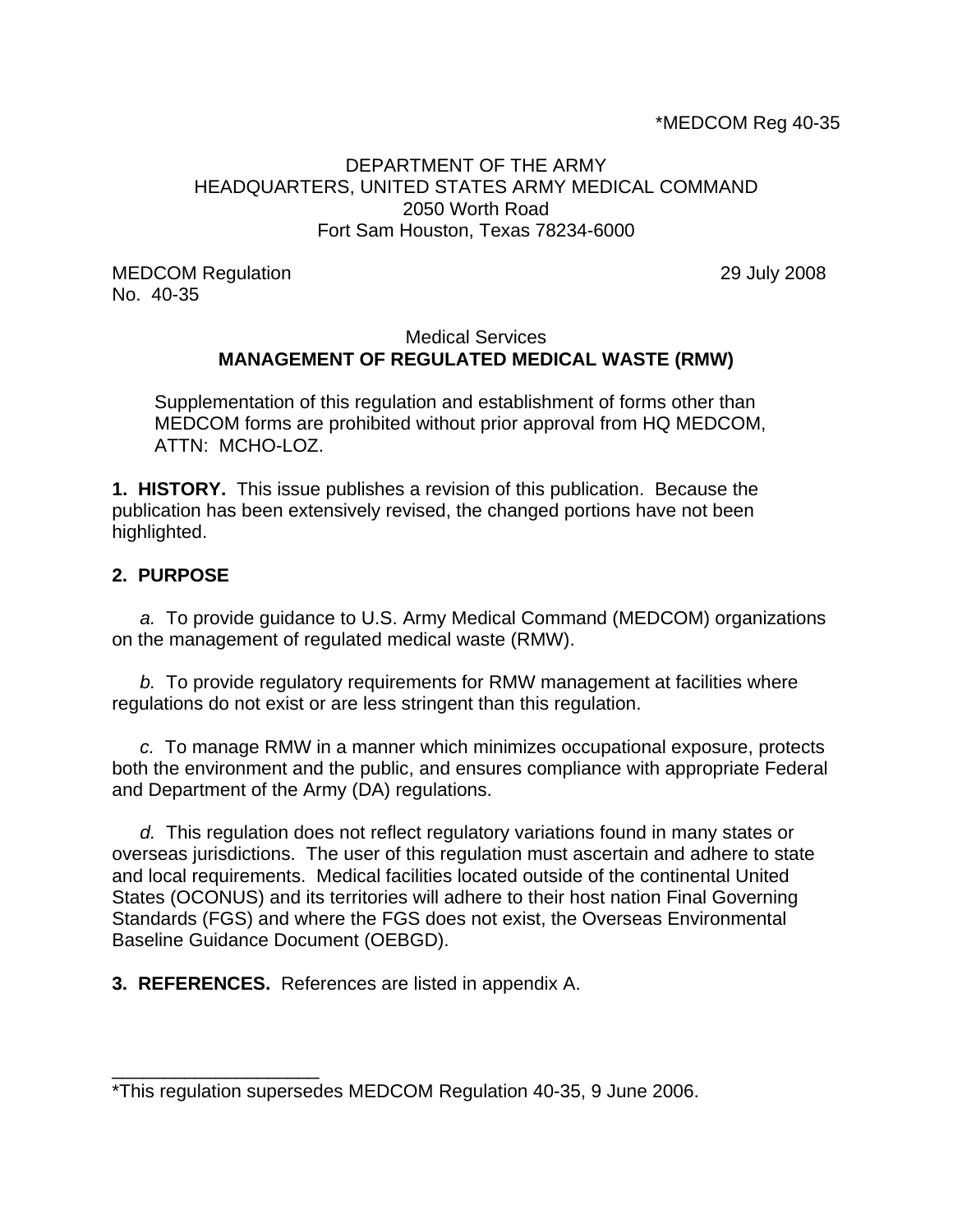**4. EXPLANATION OF ABBREVIATIONS AND TERMS.** Abbreviations and special terms used in this publication are explained in the glossary.

#### **5. APPLICABILITY**

*a.* This regulation applies to all personnel assigned, attached, or otherwise employed by the MEDCOM and its subordinate activities, to include subordinate commands, military treatment facilities (MTFs), dental activities, veterinary activities, and research facilities. The term "MEDCOM" or "activity" will be used throughout this document referring to MEDCOM and its subordinate activities.

*b.* This regulation implies that management requires implementing all engineering and administrative controls for bloodborne pathogens, and that employees use standard precautions and wear required personal protective equipment (PPE). The use of standard precautions does not change waste management programs recommended by the Centers for Disease Control and Prevention (CDC) for health-care settings nor does using standard precautions define the classification of waste.

### **6. DEFINITIONS**

*a.* General waste - waste that is disposed by normal waste disposal methods without pretreatment. This includes garbage, rubbish, and non-regulated medical waste.

 (1) Garbage - putrescible solid waste resulting from handling, preparation, cooking, or serving of food.

(2) Rubbish - nonputrescible solid waste comprising of the following two categories:

*(a)* Organic material. Examples include paper, plastics, cardboard, wood, rubber, and bedding.

*(b)* Inorganic material. Examples include glass, ceramics, and metal.

 (3) Non-regulated medical waste - solid material intended for disposal which is produced as the direct result of patient diagnosis, treatment, therapy, or medical research. Such waste is generated in patients' sleeping, treatment, therapy, or isolation rooms (except where the patient is isolated because of an etiologic agent assigned to CDC's Biosafety Level (BSL) 4; see appendix B), and rooms used for diagnostic procedures, doctors' offices, and nursing units. Examples of non-regulated medical waste include, but are not limited to, soiled dressings, bandages, disposable catheters,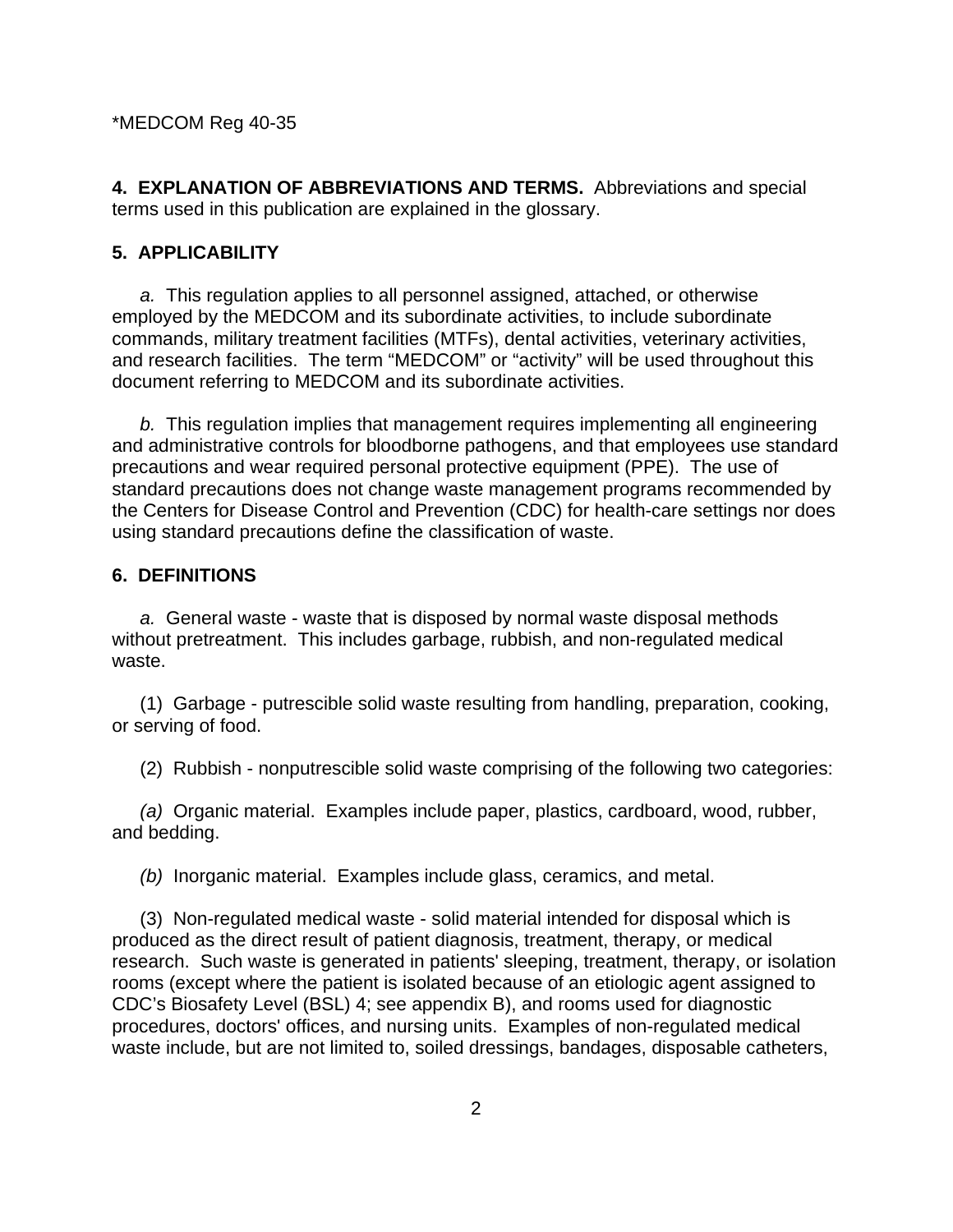swabs, used disposable drapes, gowns, masks, gloves, and empty used specimen containers/urine cups. This waste requires no further treatment and is disposed of as general waste.

*Exceptions:* Medical facilities operating OCONUS and its territories may need to classify and manage some of the items listed above as medical waste. Personnel working at these facilities should reference the FGS, or the OEBGD, as applicable, for additional information. Similarly, some states within the United States also require management of all patient waste as RMW.

*b.* Regulated medical waste - waste generated in the diagnosis, treatment, or immunization of human beings or animals which is capable of causing disease or which, if not handled properly, poses a risk to individuals or a community. These wastes are also called "Infectious Waste," "Biohazardous Waste," "Clinical Waste," "Biomedical Waste," or simply "Medical Waste." Terms will vary based upon locality and will vary from state to state and country to country*.* Consists of the following categories:

 (1) Group 1 - Cultures, Stocks, and Vaccines. Examples include cultures and stocks of infectious agents and associated biologicals, including cultures from medical and pathological laboratories; discarded live and attenuated vaccines; and culture dishes and devices used to transfer, inoculate, and mix cultures.

 (2) Group 2 - Pathological Waste. Examples are human pathological wastes, including tissues, organs, body parts, extracted human teeth, and body fluids that are removed during surgery or autopsy, or other medical procedures, and specimens of body fluids.

(3) Group 3 - Blood and Blood Products. Examples include:

*(a)* Free flowing liquid human blood, plasma, serum, and other blood derivatives that are waste. For example, blood in blood bags, blood and/or bloody drainage in suction containers.

*(b)* Items such as gauze or bandages, saturated or dripping with human blood, including items produced in dental procedures, such as gauze or cotton rolls saturated or dripping with saliva. Included are contaminated items that could release blood or related fluids if compressed.

Products used for personal hygiene (for example, diapers, facial tissues, and feminine hygiene products/sanitary napkins/tampons) that are saturated or dripping with blood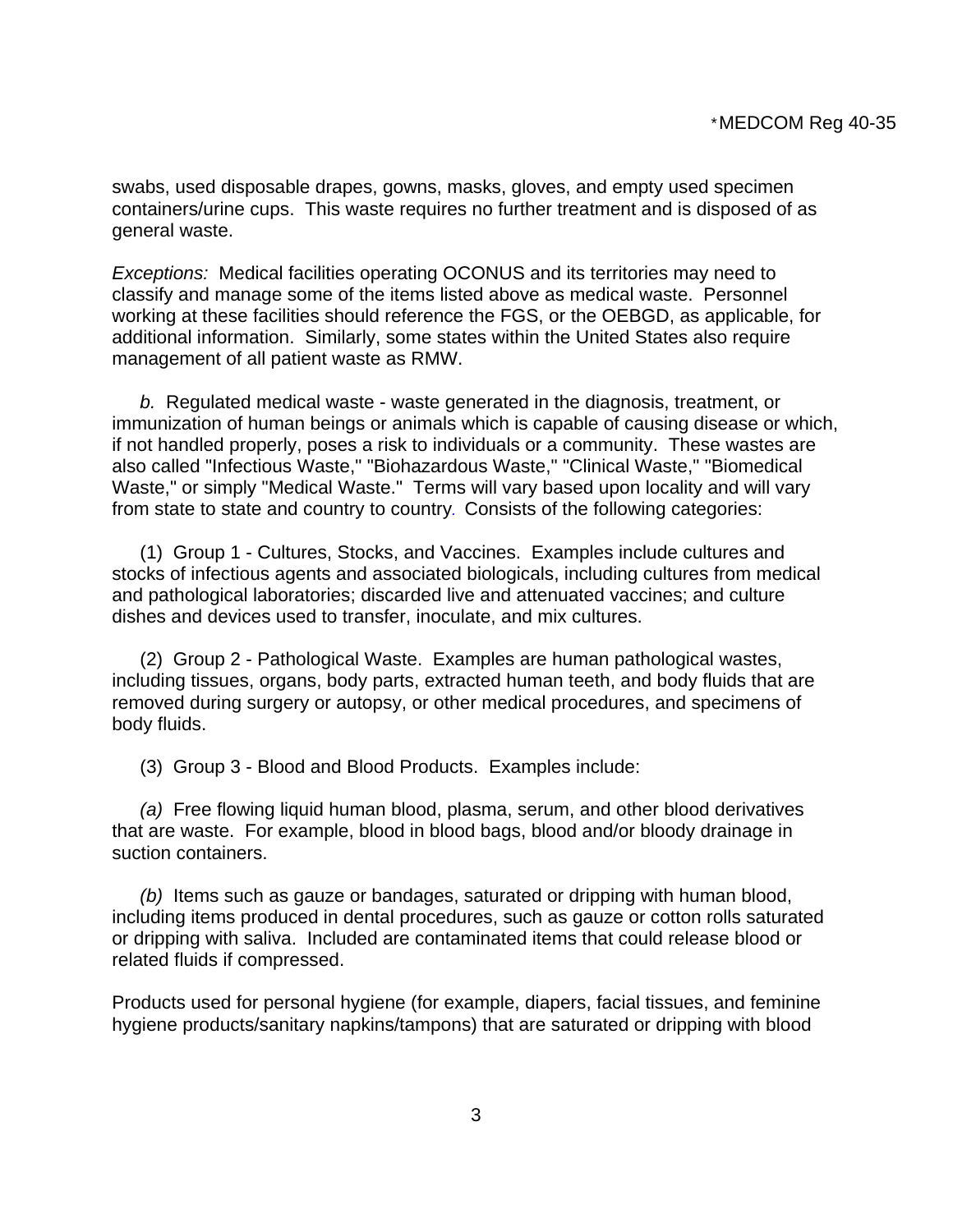are not subject to the requirements of this regulation. Trash receptacles located in public places which contain these products are also not regulated. Personnel need to use judgment in deciding when and whether these items need to be managed as RMW.

*(c)* Items caked with dried blood and capable of releasing blood during normal handling procedures.

 (4) Group 4 and Group 7 - All Used (Group 4) and Unused (Group 7) Sharps. Examples include sharps used in animal or human patient care, treatment in medical, research, or support laboratories, or when used for live training purposes. This includes hypodermic needles, syringes (with or without the attached needle), pasteur pipettes, scalpel blades, blood collection tubes and vials, test tubes, needles attached to tubing, and culture dishes (regardless of presence of infectious agents). Other examples include broken or unbroken glassware that was in contact with infectious agents such as used slides and cover slips.

**Note:** Syringes without needles, not tainted with body fluids, and used for procedures such as irrigation, may be discarded into the solid waste unless otherwise regulated by state or local policy. Discard unused and non-infectious glassware in boxes designated and labeled for "broken glass"; these boxes are usually found in laboratories.

 (5) Group 5 - Animal Waste. Examples include contaminated animal carcasses, body parts, and bedding of animals known to have been exposed to infectious agents during research, production of biologicals, or testing of pharmaceuticals. Carcasses of road kills, euthanized animals, animals dying of natural causes and waste produced by general veterinary practices are not considered Group 5 Animal Waste.

 (6) Group 6 - Isolation Wastes (including bedding, from patients or animals with BSL Level 4 agents). Examples include biological waste and discarded materials contaminated with blood, excretion exudates, or secretions from humans who are isolated to protect others from highly communicable diseases, or isolated animals known to be infected with highly communicable diseases caused by BSL Level 4 agents as shown in *Biosafety in Microbiological and Biomedical Laboratories* (BMBL). This group includes pox viruses and arboviruses (see appendix B).

 (7) Group 8 - Other. Fluids that are designated by the local infection control authority. They may include but are not limited to semen, vaginal secretions, cerebrospinal fluid, synovial fluid, pleural fluid, peritoneal fluid, pericardial fluid, and amniotic fluid. These designated fluids would be RMW when free flowing, dripping, or saturated on substrates.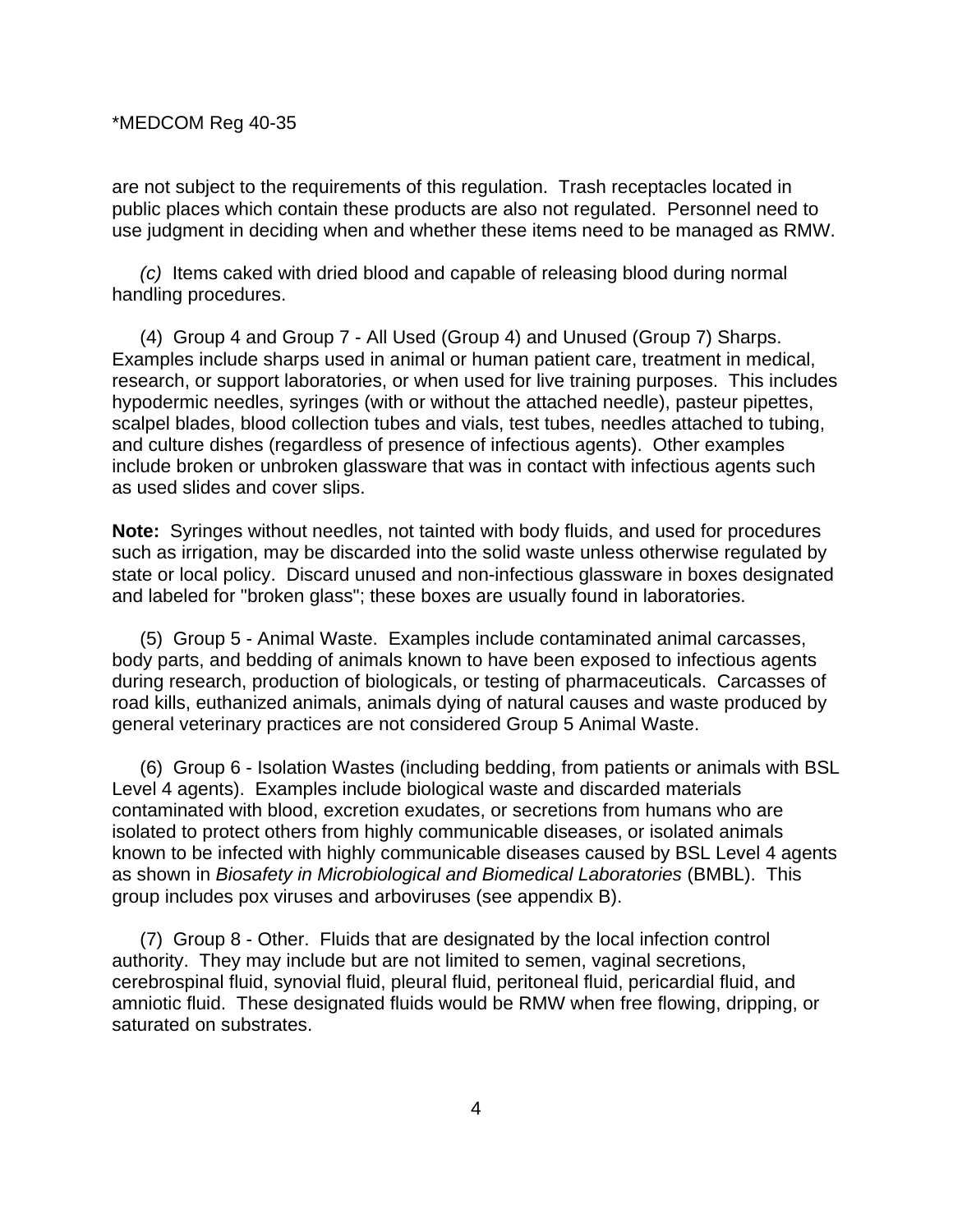(8) Group 9 - Chemotherapy Trace Wastes. Items such as needles, empty vials and syringes, gowns and tubing that contained chemotherapeutic pharmaceuticals or were exposed to chemotherapeutic pharmaceuticals during the treatment of patients.

### **7. GENERAL**

*a.* Activity personnel will adhere to the principles of sustainability and pollution prevention by minimizing the use of disposable items, encouraging the use of reusable materials, and recycling to the maximum extent practicable.

*b.* The activity waste management system includes the segregation, by groups, of waste at the point of origin and the appropriate packaging, transporting, and treatment/disposal of waste in each group. A combination of three basic approaches is used to define RMW; that is, the infectious characteristics of the waste, the types, or groups of waste, and sources of generation.

*c.* The activity will assess its entire waste stream annually, more frequently when necessary, to identify and document processes and areas that generate RMW. A suggested list of areas that generally may or may not generate RMW is shown in appendix C; this list is not all-inclusive.

*d.* The following items shall NOT be placed into activity trash compaction systems: liquids, RMW, semi-solid waste (food service), universal waste, hazardous waste, empty containers from hazardous laboratory chemicals, un-punctured aerosol cans, chemotherapy and antineoplastic agents, and radioactive substances.

*e.* RMW and hazardous waste (HW) are different categories of wastes and are classified and managed by separate and distinct regulations. RMW will not be mixed with HW and, conversely, HW will not be mixed with RMW for purposes of disposal.

*f.* Guidance for RMW management in deployed and field settings is provided in Technical Bulletin Medical 593 – Guidelines for Field Waste Management.

#### **8. RESPONSIBILITIES**

*a.* The HQ MEDCOM staff proponent for this regulation is the Assistant Chief of Staff/Director of Logistics, assisted by the Proponency Office for Preventive Medicine (POPM) and the MEDCOM Environmental Management Office, Directorate of Installations, Environment and Facilities Management.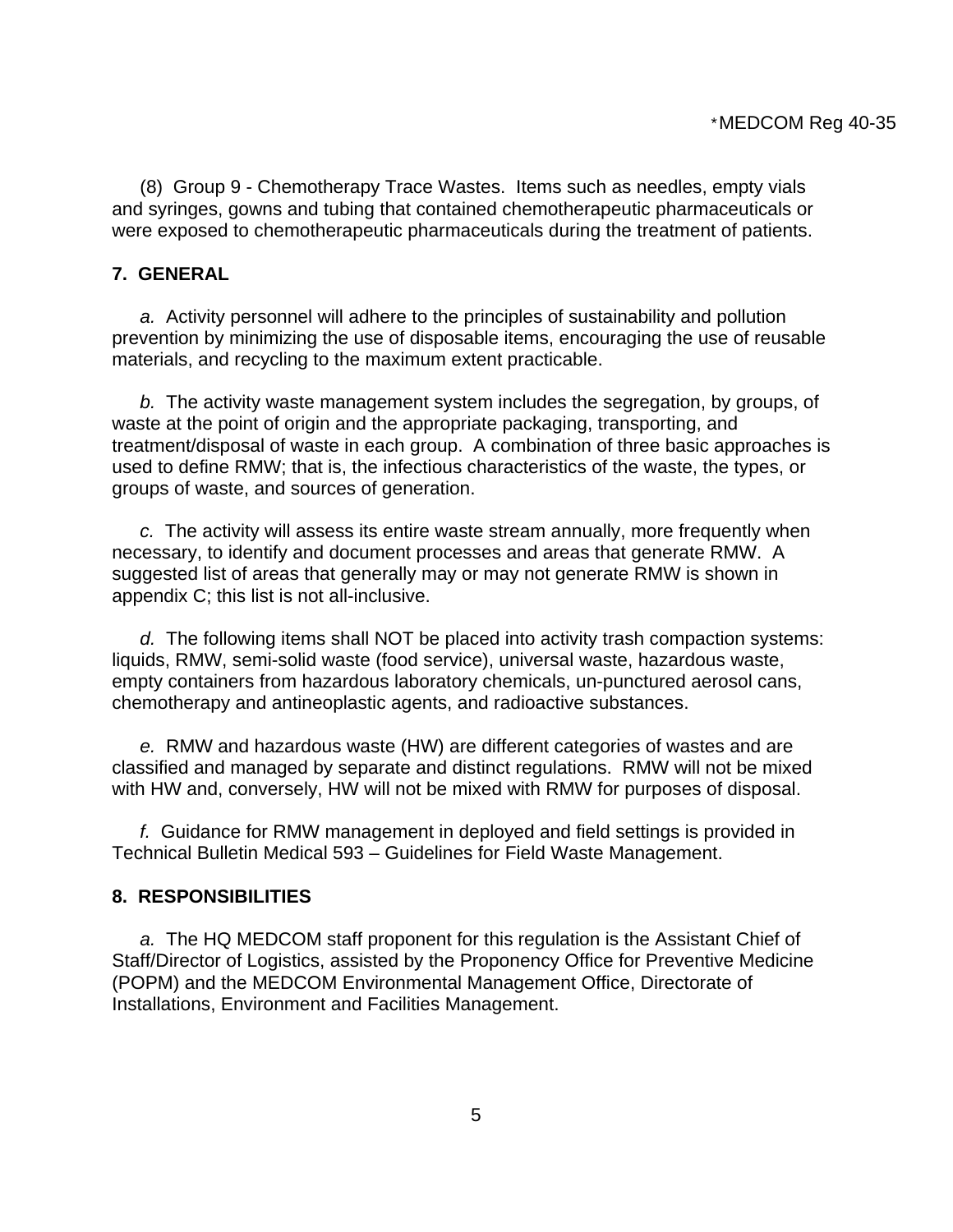*b.* The MEDCOM Activity Commander will ensure that RMW is identified and managed according to the policies and procedures provided in this regulation. Where this regulation conflicts with other regulations (for example, state, local, FGS, OEBGD), personnel will follow the most stringent regulation.

*c.* The Logistics Divisions of MEDCOM activities will arrange for, and supervise the collection, storage, transportation, and disposal of RMW, and the training of personnel in RMW management procedures.

*d.* Housekeeping, or other designated personnel, will collect and transport RMW to the appropriate facility holding area. They will also ensure that RMW bags are available to the facility staff after normal duty hours.

*e.* Facility supervisors will establish and use management controls and periodic inspections to ensure compliance with the policies and procedures in this regulation. Supervisors will plan, conduct, and document training of their personnel to ensure that RMW management is conducted safely and in compliance with established policies and procedures.

*f.* The MTFs Preventive Medicine (PVNTMED) office will assist the Logistics Division and supervisors by—

(1) Developing local RMW management implementing policies and guidance.

 (2) Monitoring all phases of the management of RMW, including collection, storage, transportation, treatment, and disposal.

(3) Providing technical advice in identifying and characterizing RMW.

(4) Participating in the planning and providing of training.

### **9. PACKAGING, COLLECTING, MARKING, AND HANDLING OF RMW**

*a.* Segregate RMW from general waste and HW at its point of origin.

 (1) General trash. Manage and dispose of general waste according to existing published regulations; that is, Federal, state, and local requirements, AR 40-5; AR 420- 1, and DA Pam 420-47. Place regular trash and recycling containers at appropriate locations in the workplace to make segregation convenient and to minimize improper segregation.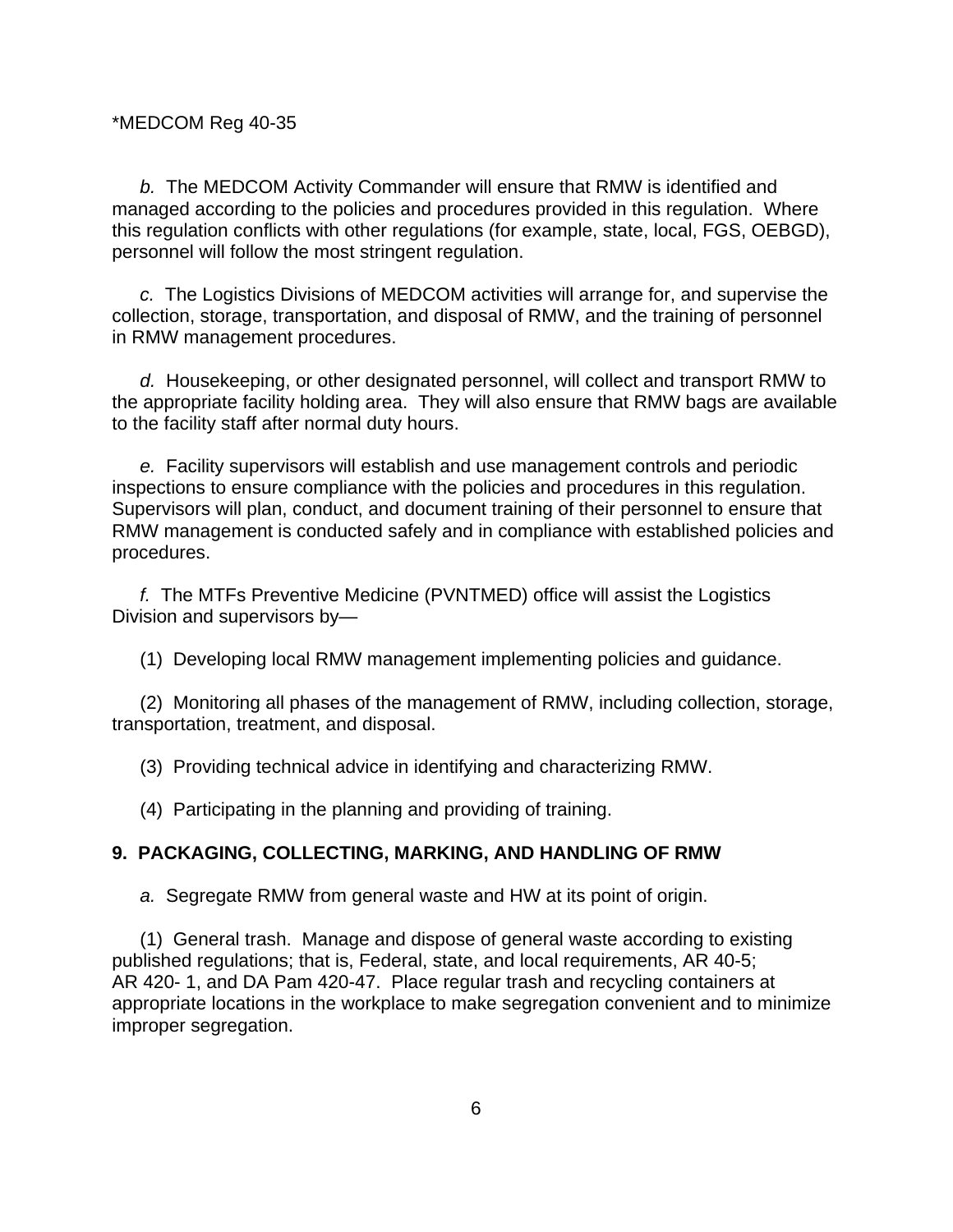(2) Regulated medical waste. Place items designated as RMW into a RMW container. Place sharps into a puncture resistant container designated for sharps use. Use RMW bags for all other medical waste items not designated as sharps. Carefully consider placement of bags and take precautions to use them on an "as needed" basis only. Refer to appendix C for areas in the hospital where RMW may be generated and where facilities should consider placing RMW collection containers.

 *b.* Deposit RMW in leak-proof, puncture resistant, plastic bag lined receptacles. Use sturdy, tear resistant, red, 3-mil thick bags. In areas where RMW is rarely generated (for example, very small labs or clinics), personnel may use bags less than 3 mils thick as interim collection bags provided these thinner bags are placed in 3-mil thick bags prior to transport within the facility. Refer to state and local requirements and ensure bag thickness complies with these regulations. Meeting state requirements regarding the thickness, strength, or color of RMW bags for waste collection takes precedence over this regulation.

 *c.* Securely tie and seal medical waste bags. Do not shake or squeeze the bags in an attempt to reduce volume and never compact or crush the waste to make room for more. Remember, bags serve as the primary barrier between the RMW and the worker. Coordinate with Infection Control and the Safety Office for additional instructions on safely sealing and labeling containers to meet your local requirements.

 *d.* Carry sealed bags by their necks to the transportation cart. Do not lift or hold bags by the bottom or sides. Carry bags away from the body. Ensure bags are not broken, opened, or dropped. Never throw the bags into the carts.

 *e.* Wear gloves and PPE appropriate for the task when handling bagged RMW. If necessary, obtain guidance from Infection Control, PVNTMED, and/or Safety.

 *f.* When transporting RMW, or offering RMW for transport to a disposal contractor, in bulk packagings, use RMW bags that meet the Department of Transportation (DOT) requirements shown in 49 Code of Federal Regulations (CFR) 173.197(e) for tear and impact resistance. Bulk packagings are defined as having a capacity greater than 450 L (119 gal) or net mass greater than 400 kg (882 lb) per container.

 *g.* Group 1.

 (1) Cultures and Stocks. Separate microbiologic waste (cultures and stocks of etiologic agents) from general waste for decontamination. Liquid Group 1 RMW (for example, liquid culture media) may be either steam sterilized and disposed of in the sanitary sewer system or kept in its original glass container and placed in the sharps container for treatment and disposal without using the sanitary sewer system.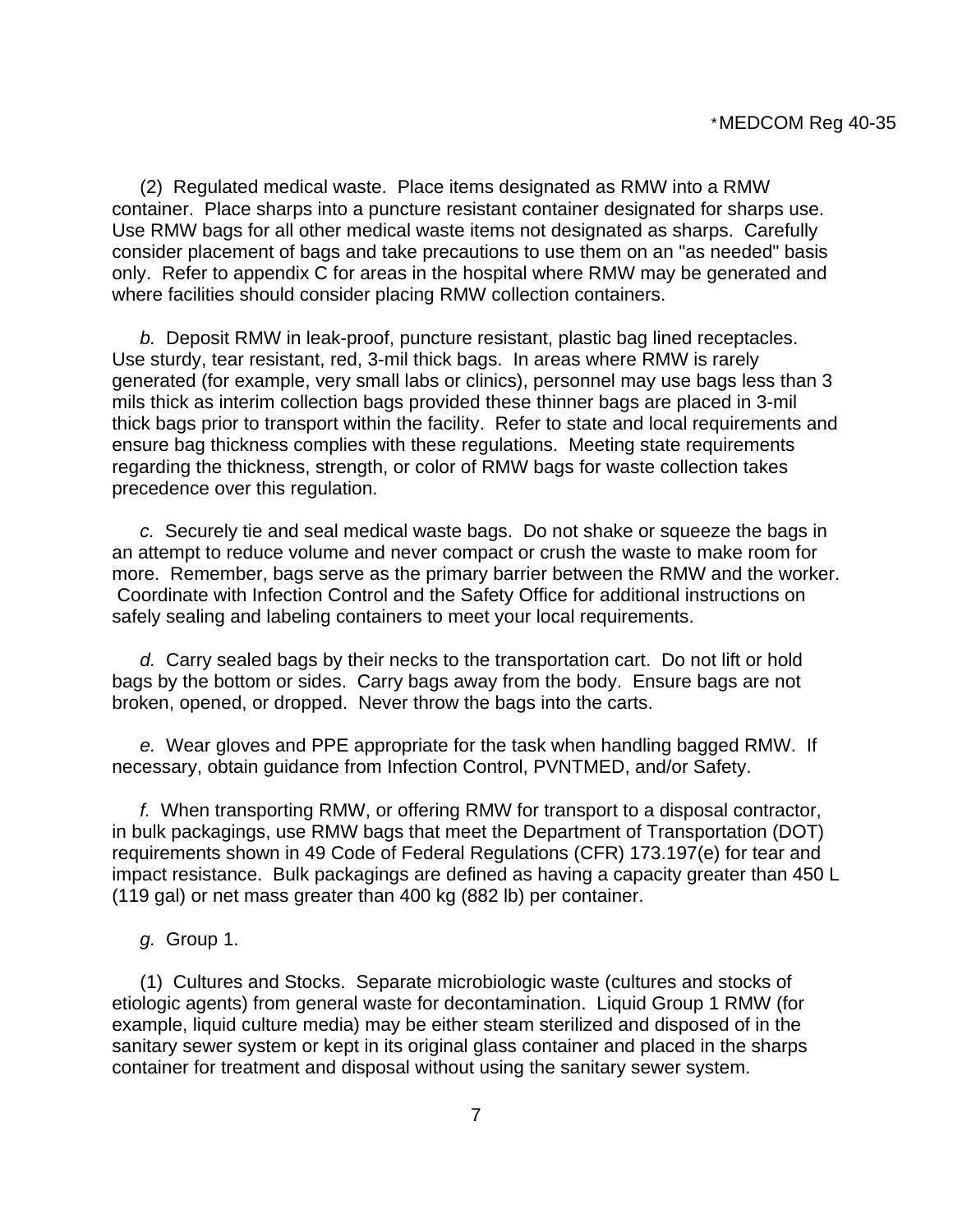(2) Vaccines. Discard partially full or empty vials of vaccine in sharps containers. Dispose of nasal mist vaccine dispensers in non-sharps RMW containers. Full vials subject to the pharmaceutical return's vendor program must be returned to the pharmacy in original condition. Empty carpules from dental procedures that are broken or contain visible blood should be placed in sharps containers; otherwise manage unbroken carpules that do not contain visible blood as non-regulated waste.

 *h.* Group 2 - Pathological Waste. Dispose of pathological waste inside an RMW container lined with a plastic bag or double bag in RMW bags.

 *i.* Group 3 - Blood and Blood Products. Unless against local, state, or host nation law, bulk blood may be disposed into the sanitary sewer. Dispose of breakable containers of bulk blood or blood products in rigid, puncture-resistant, leak proof containers. Use plastic RMW bags to dispose of blood products such as blood bags and blood filter tubing, and items saturated, dripping, or caked with blood. Remove needles from the tubing (avoiding unsafe manipulation) and place in a sharps container for disposal.

 *j.* Groups 4 and 7 - Sharps. Discard all sharps directly into a rigid punctureresistant, plastic sharps container immediately after use. Discard disposable needles and syringes intact, do not cut, break, bend by hand, or recap using a two-hand method. To prevent unauthorized removal of its contents, the containers must be of a tamper-resistant design and will either be locked to a mounting device which is securely fastened to the building structure, or be located in a room or area which is under continuous supervision of ward or clinic personnel (AR 190-51). Locate sharps containers as close as practical to the use area. The size (volume) of the sharps container will be determined by the activity serviced by that container and must meet the requirements of paragraph 13d. Remove and seal the sharps container when it either is 3/4 full or is filled to the line indicated by the manufacturer. Sharps containers mounted on the wall will be positioned at a height to reflect safety standards for staff, patients, and visitors.

 *k.* Group 5 - Animal Waste. Contaminated animal carcasses, body parts, and bedding of animals that are known to have been exposed to infectious agents during research; including those produced in veterinary facilities, production of biologicals, or testing of pharmaceuticals, must be managed as RMW and be incinerated. When implementing this regulation, specify if this type of animal waste is generated at the facility.

 *l.* Group 6 - Isolation Waste (BSL Level 4 agents). Consult the infection control officer (ICO) for specific instructions on handling waste that contains BSL Level 4 agents (see appendix B).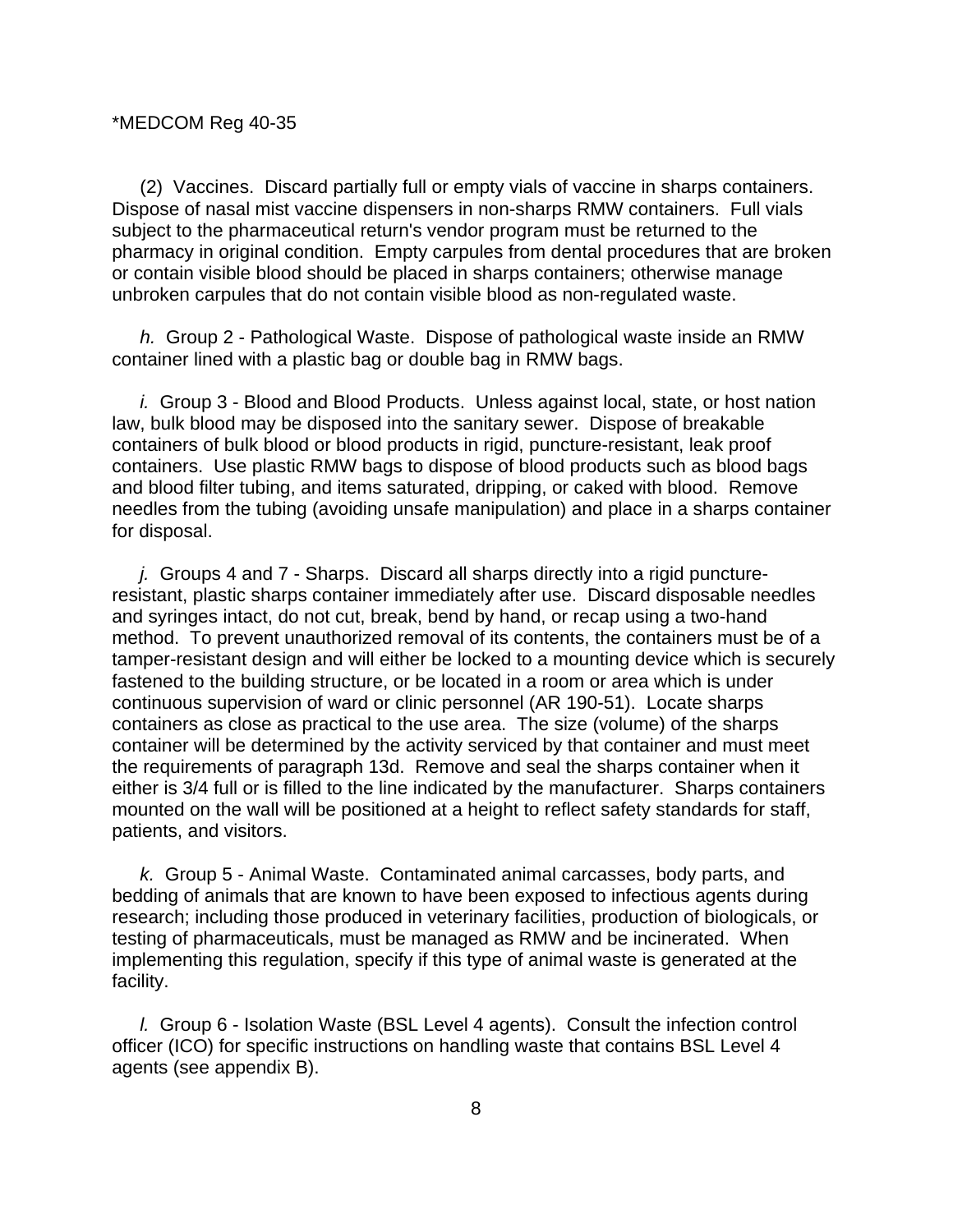*m.* Group 8 - Other. Consult the ICO for specific instructions on handling RMW fluids. Free flowing fluids may need to be collected in containers as designated by the ICO. Items that are dripping or saturated with infectious agents should be placed in RMW bags.

 *n.* Group 9 - Chemotherapy Trace Wastes. Do not mix trace chemotherapy wastes with non-chemotherapy RMW or HW. Deposit chemotherapeutic trace wastes in containers provided by the medical waste disposal contractor. These containers are normally yellow in color. Consult the activity chemotherapy drugs protocol or contact the ICO and/or Safety Office for additional guidance.

#### **10. STORAGE OF RMW**

 *a.* Store RMW, excluding pathological waste, in RMW storage areas. Mark the entrance(s) to the main storage area with the words "Regulated Medical Waste". In addition to this marking, the universal biohazard symbol may also be used to mark the main storage area. Other information may be added, at the discretion of the MTF, or as required by state and local requirements. Keep the main holding area secure, free from pests (for example, insects, rodents, etc.), and in a clean, putrid free state. Indoor utility and storage rooms do not need to be secured when RMW is collected there unless dictated by local or state policy.

 *b.* Storage of RMW must not exceed the storage times specified in current contracts for removal and disposal, and must not exceed the storage times specified by applicable state or host nation regulations. When conflicts exist, the most stringent time limits will be followed. Unusual or extenuating circumstances will be taken into consideration to allow brief or minor variances from storage time requirements.

 *c.* Refrigerate or freeze pathological waste. Pathological waste generated at the veterinary clinic should be stored in the clinic freezer prior to pickup for disposal. The usual time for freezer storage of any RMW is approximately 30 days. Extracted human teeth need not be frozen if they are managed as RMW. Consult with PMS to determine management practices for extracted teeth (to collect in sharps containers or RMW bags). Contractual requirements or state/country rules, if more stringent, will be followed.

### **11. TRANSPORTATION WITHIN THE ACTIVITY**

 *a.* Carts used to transport RMW will be constructed of readily cleanable material, plastic, or stainless steel. If carts are equipped with lids, it is a good management practice to close the lids when transporting the RMW.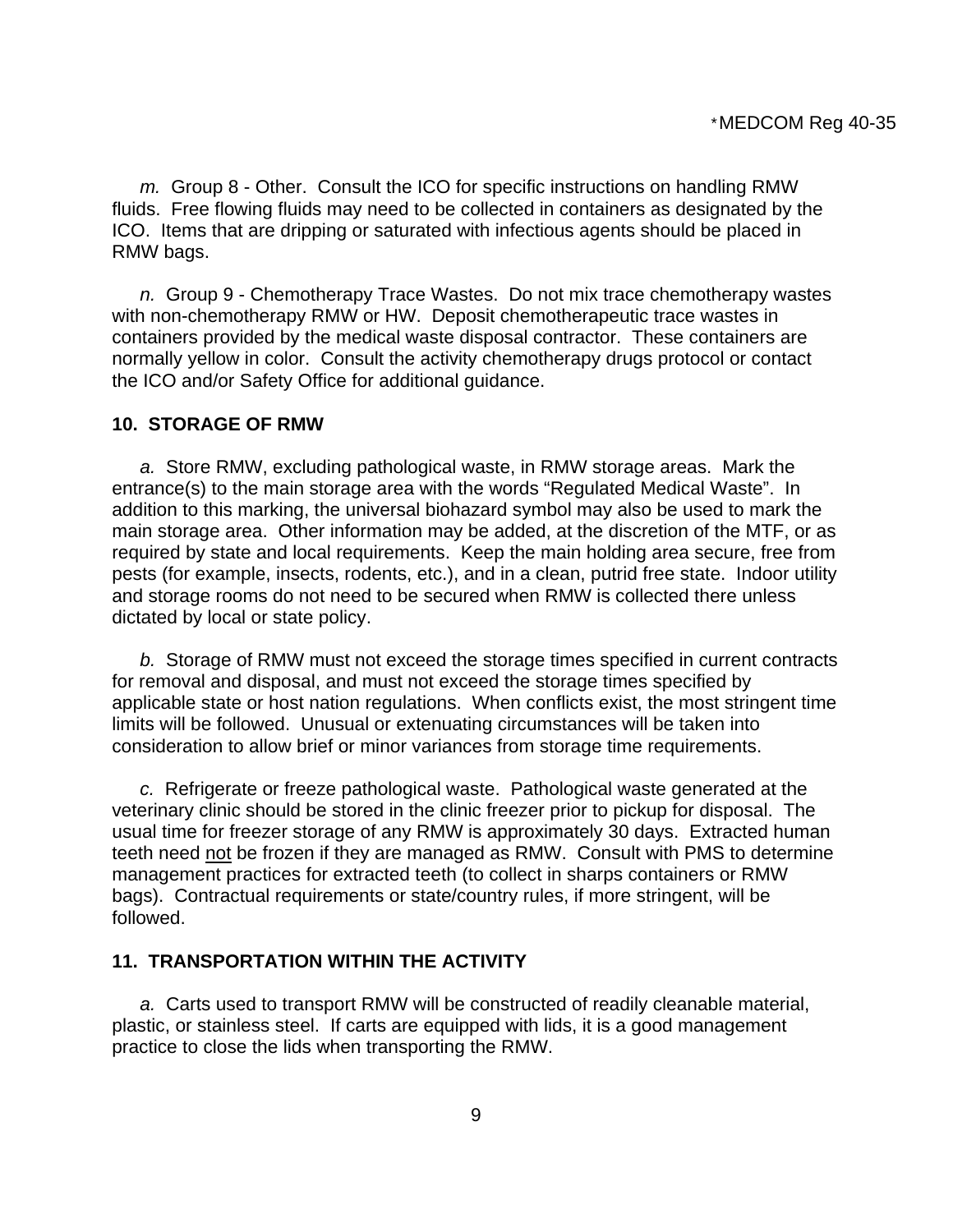*b.* When carts or other reusable containers are used to transport RMW, they must be cleaned using an Environmental Protection Agency (EPA) registered hospital grade detergent/disinfectant or other facility approved antimicrobial disinfectants. State and local requirements must be considered when choosing a disinfectant. Housekeeping, or other designated personnel, will be responsible for timely transportation of waste within the facility, maintenance of carts, and the cleaning on a weekly basis, or more frequently if needed. If a spill occurs, the cart and impacted area will be cleaned immediately with a disinfectant.

 *c.* Put bags of RMW in leak proof, rigid containers and mark the containers with the universal biohazard symbol. Red bags do not need to be marked with the universal biohazard symbol unless required by state or local regulations.

 *d.* Do not collect chemotherapy trace waste with non-chemotherapy trace waste (or HW) in the same container. Place chemotherapy trace waste in separate leak proof, rigid containers and mark the containers with the universal biohazard symbol.

 *e.* RMW from outlying buildings located on the installation or health service area, will be collected on a schedule approved by the facilities' environmental, infection control, and/or safety officials. See paragraph 10b for guidance on storage times of RMW.

### **12. TRANSPORTATION OF RMW ON THE INSTALLATION**

 *a.* When moving RMW between buildings that are within the boundaries of the installation (that is, "on post"), movement must be done in accordance with the installation's Transportation and Environmental Office. At a minimum, the RMW must be in rigid outer packagings and protected from shifting while being transported. Personnel moving RMW must have bloodborne pathogen training in accordance with Occupational Safety and Health Administration requirements. Designated shipping papers/manifests such as the document indicated in paragraph 13c are normally not required for "on post" transport of RMW. In all cases, MTFs should check with the installation Transportation Office for installation specific transport requirements (handling, spill response, and documents).

 *b.* RMW must be transported in a government-owned or contractor-owned vehicle. The use of privately owned vehicles for transporting RMW is prohibited. The transporting vehicle must be disinfected if a leak or spill occurs during transportation.

 *c.* A spill containment and cleanup kit will be maintained in each vehicle transporting RMW. The kit will include appropriate PPE, a disinfectant approved by the facility, and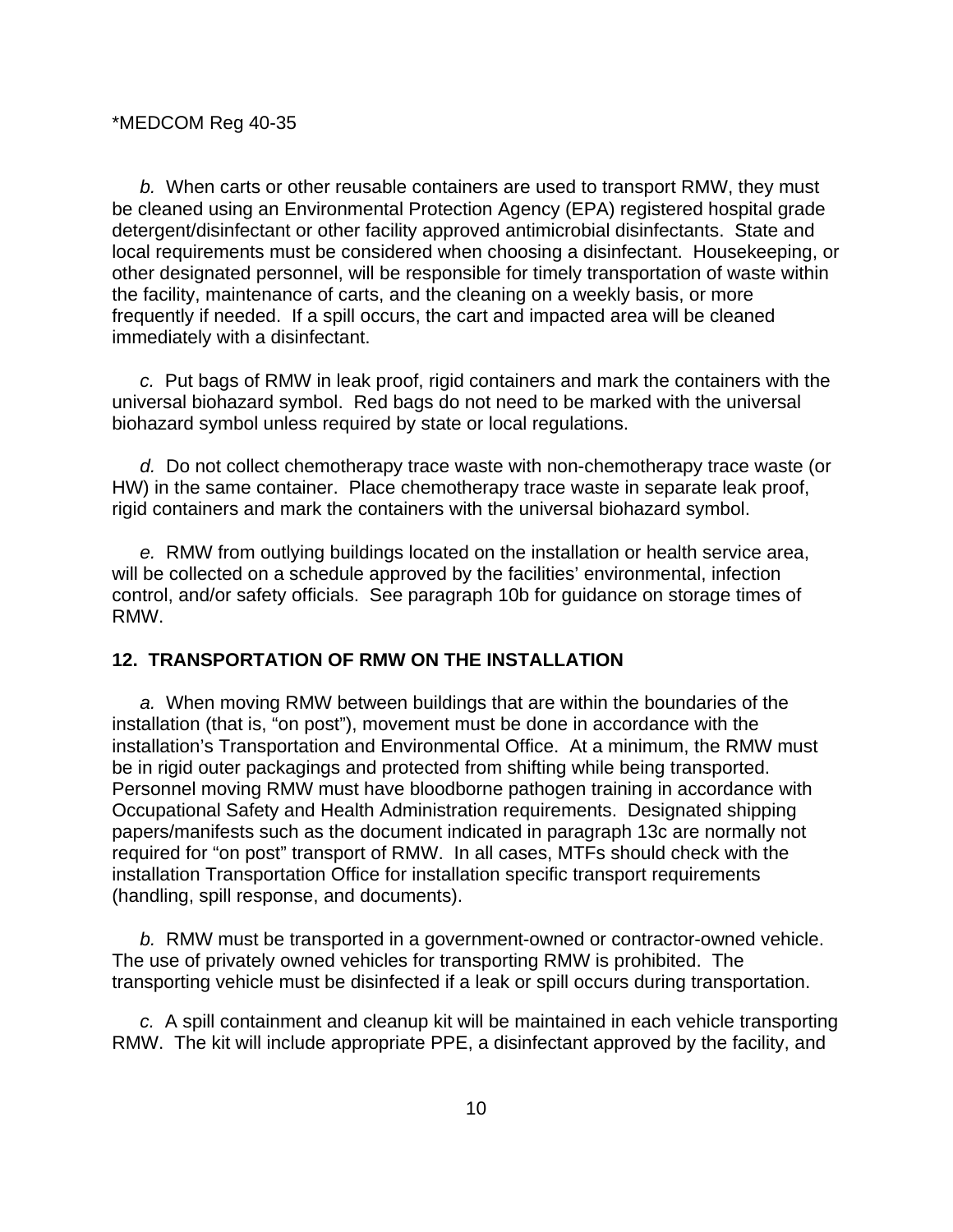appropriate absorbent and housekeeping equipment for cleaning up a spill. The kit may either be developed and assembled locally or commercially procured.

#### **13. TRANSPORTATION OUTSIDE INSTALLATION BOUNDARIES**

 *a.* Facilities located OCONUS and its territories will reference the FGS, the OEBGD, country regulations, and local policies for specific transportation requirements of RMW.

 *b.* In the continental United States (CONUS) and its territories, RMW is defined by the DOT as a hazardous material. When transported in commerce (for example, over public roads), prepare RMW for shipment following the requirements in Title 49, CFR Parts 100 - 185.

 *c.* Prepare shipping papers according to 49 CFR 172.200 and applicable state requirements. Some states will require the use of a state mandated manifest. Shipping papers must be carried per 49 CFR 177.817.

 (1) Only a certified official may sign shipping papers according to Department of Defense (DOD) 4500.9-R, Defense Transportation Regulations, Part II, Chapter 204. A DOD certified official is a person who has successfully completed an approved DOD hazardous materials certification course and is appointed in writing by his/her activity or unit commander, to include scope of authority.

 (2) When shipping RMW that is not exempt by the Material of Trade exception paragraph 13g; DD Form 836 (Dangerous Goods Shipping Paper/Declaration and Emergency Response Information for Hazardous Materials Transported by Government Vehicles) is the standard shipping paper used for transporting hazardous materials on government vehicles. See appendix D for example of DD Form 836.

 (3) The shipping activity must maintain a copy of the shipping paper for 2 years after the RMW is accepted by the initial commercial carrier per 49 CFR 172.201(e). State requirements may be different; many states require generators to maintain shipping papers/manifests for 3 years.

 *d.* Outer shipping containers must meet United Nations (UN) and DOT requirements as stated in 49 CFR 173.197 unless they are being shipped by a private or contract carrier by motor vehicle. Contract carriers are those who are contracted with the MTF to transport and dispose of RMW. Outer shipping containers carried under these conditions are not required to meet the UN packaging requirements and do not need to have the UN specification marking.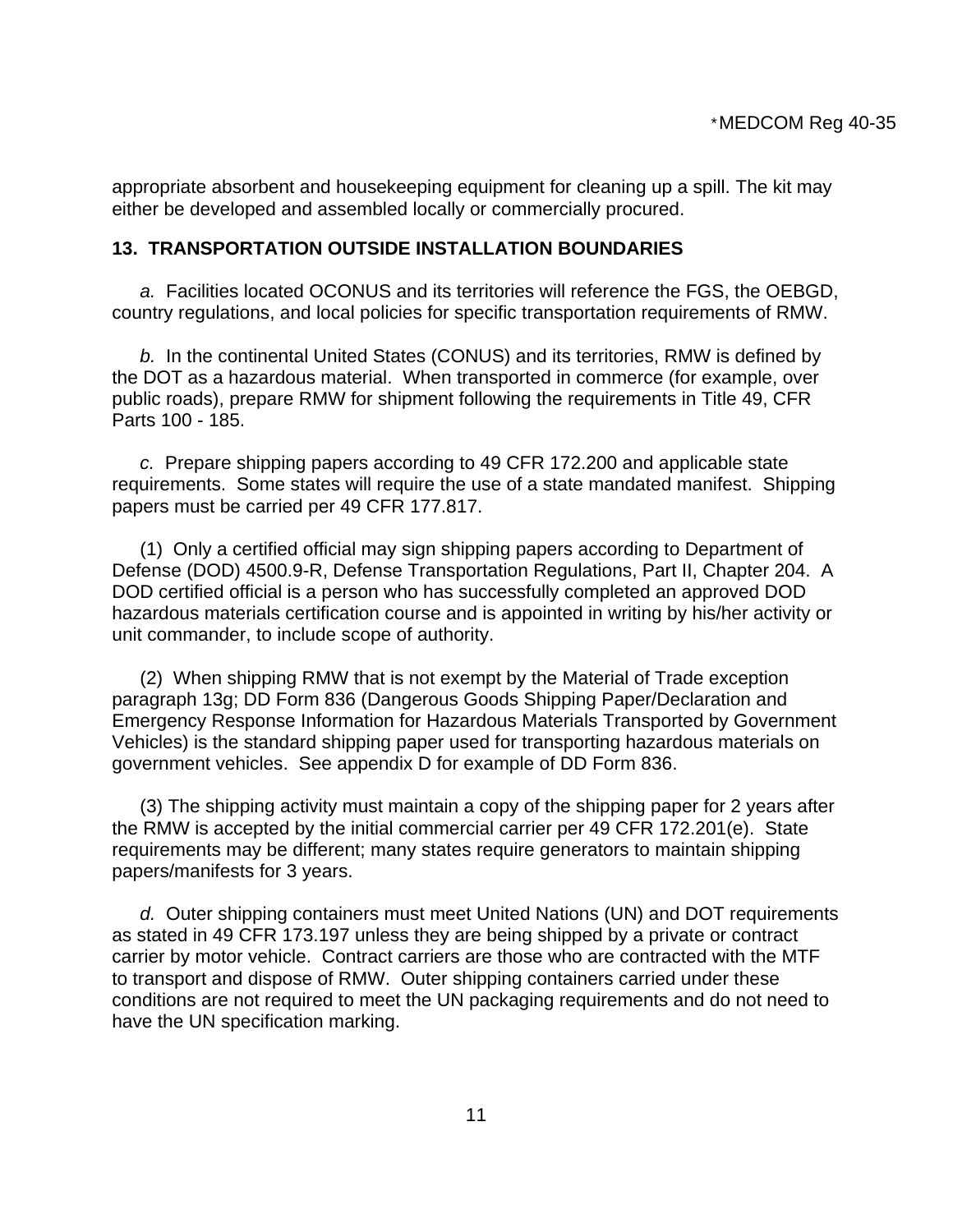*e.* Packages of RMW must be marked in accordance with 49 CFR Part 172.300 and labeled in accordance with 49 CFR Part 172.400, as well as applicable state regulations.

Outer shipping containers holding trace chemotherapy waste must be marked in such a way to indicate that incineration is required. This may be done by affixing a label on the container or writing on it, or by checking the appropriate treatment method option if already printed on the container.

 *f.* Persons who transport RMW over public roads must receive driver's training as specified in 49 CFR 177.816, AR 600-55, and applicable state requirements. A commercial driver's license is not required provided the gross weight of the vehicle used is less than 26,001 pounds. All military and civilian drivers of U.S. governmentowned vehicles must have a valid state driver's license and a military driver's license (Optional Form (OF) 346, U.S. Government Motor Vehicle Operator's Identification Card).

 *g.* Material of trade exception. There are a limited number of situations where a government employee driving a government vehicle (for example, a private carrier) is allowed to use the DOT material of trade exception (49 CFR 173.6), which provides some relief from many of the DOT requirements for transporting RMW. The specifics may also be obtained from the Hazardous and Medical Waste Program at the U.S. Army Center for Health Promotion and Preventive Medicine (USACHPPM), 410-436- 3651 or DSN 584-3651.

### **14. MANAGEMENT OF RMW SPILLS**

 *a.* The Infection Control Committee (ICC) and Safety Committee will approve policies and procedures that govern the management of RMW spills.

 *b.* Clean RMW spills immediately with an EPA registered hospital grade detergent/disinfectant, or other facility approved disinfectant, which acts as a mycobacteriacide.

Use higher level disinfection when advised by the local or regional medical command (RMC) infection control authority. Carefully follow the manufacturer's instructions regarding the dilution of the detergent/disinfectant and contact time for disinfecting. **Note:** State and local requirements must be considered when choosing a disinfectant.

*c.* Aerosolization of RMW is rare. If it should occur, allow the aerosol to settle and isolate the spill until it is safe to begin the cleanup.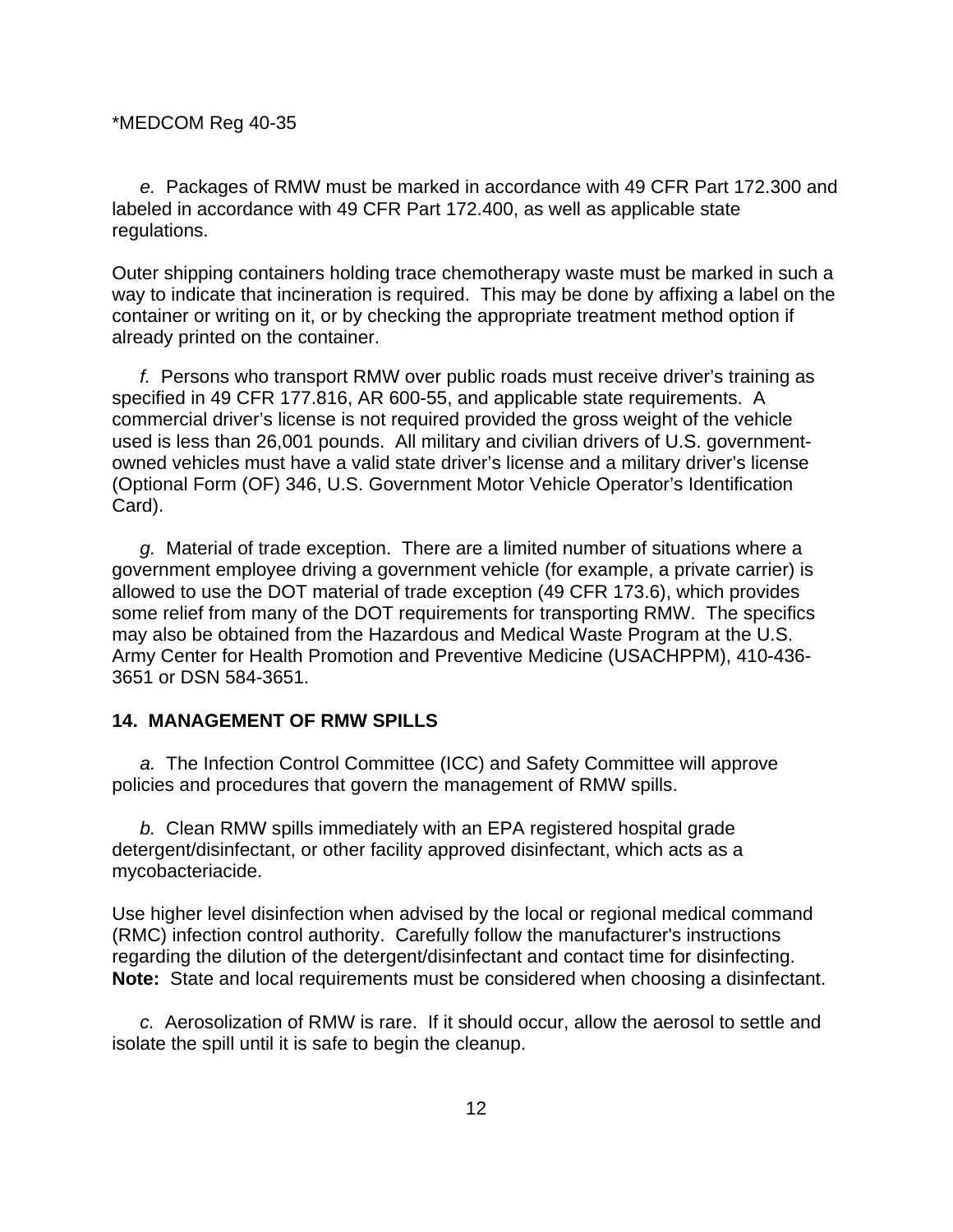*d.* PPE for cleanup workers:

(1) Wear disposable waterproof gloves as a minimum.

 (2) Wear fluid-impervious gowns or other protective clothing when there is danger of soiling the workers' clothes.

 (3) Wear a mask and protective eyewear when there is danger of splashes or aerosols coming in contact with the workers' face and eyes.

 (4) Use engineering controls to pick up and dispose of any broken glass and larger volumes of RMW.

(5) Report spills, when required, by following local procedures.

#### **15. TREATMENT/DISPOSAL OF RMW**

 *a.* Regulated medical waste is generally removed by a waste disposal contractor within CONUS and OCONUS. Medical facilities located OCONUS and its territories must reference their host nation's FGS, or where the FGS does not exist, the OEBGD for specific treatment and disposal methods.

 *b.* The following RMW treatment methods should be applied unless an alternative method is required by local or state regulations, or as required by the FGS or OEBGD. See appendix E for more information regarding treatment methods.

 (1) Render liquid microbiological waste noninfectious via steam sterilization prior to disposal into the sanitary sewer system.

 (2) Steam sterilize or incinerate solid microbiological waste prior to disposal in the general waste stream.

 (3) Treatment of blood and blood products is not required prior to their disposal in the sanitary sewer system. When sanitary sewer disposal is not allowed by local ordinance, facilities may need to treat their blood and blood products via steam sterilization and/or use RMW bags and sharps containers for disposal.

 (4) Refrigerate or freeze pathological waste if not picked up immediately for disposal (see paragraph 10 for storage guidance).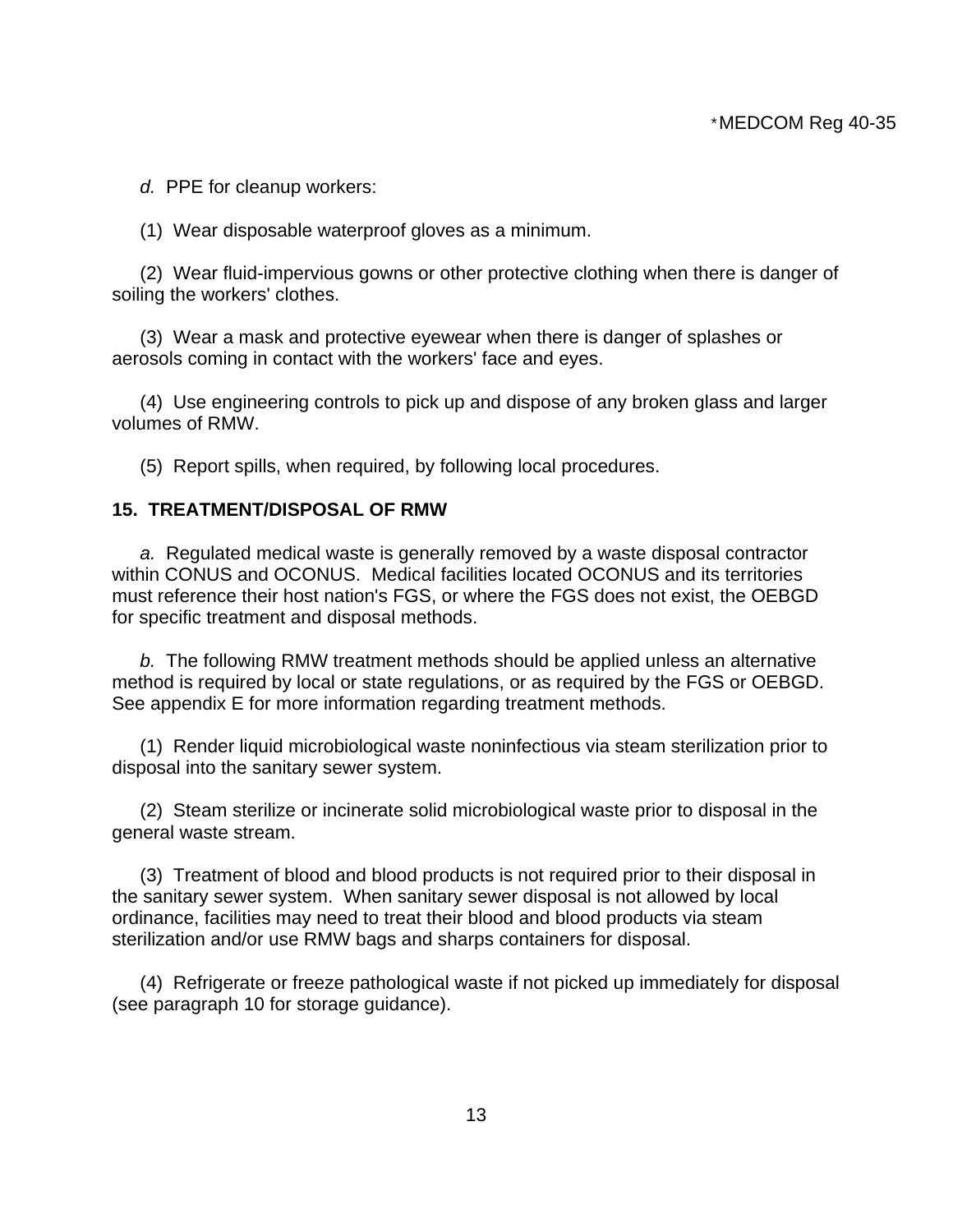(5) Decontaminate wastes containing CDC BSL Level 2, 3, and 4 etiologic agents (appendix B) by steam sterilization, incineration, or other approved disposal technology prior to disposal. Consult the ICO for further guidance.

(6) Vaccine waste requires no treatment prior to steam sterilization or incineration.

 (7) Sharps containers require no treatment prior to incineration (or other approved disposal technologies).

 (8) Store nonpathological RMW, destined to be picked up by the disposal contractor, in the designated RMW storage area (see paragraph 10 for storage guidance).

(9) Trace chemotherapy waste requires incineration.

### **16. CONTINGENCY PLANNING**

*a.* Activities will maintain detailed written contingency plans for RMW disposal when primary means of disposal are unavailable. Contingency plans must include procedures for interruption of RMW disposal when the existing RMW contractor is unable to render expected services or when environmental conditions (inclement weather, natural disaster, etc.) temporarily prevent the pickup and removal of RMW.

*b.* Contingency disposal actions for permanent or extended interruption of primary RMW disposal mechanisms may consist of separate agreements with other RMW service providers, reciprocal agreements with other RMW generators, or some other mechanism that will ensure RMW is managed in a legal and environmentally sound manner. Contingency plans for permanent or extended interruption of primary RMW disposal mechanisms must, as a minimum, include the following information:

(1) Name, address, and phone number of contingency RMW disposal facility.

- (2) Documentation of prior coordination (letter, memorandum for record, etc.).
- (3) Terms of the agreement, such as:
- *(a)* How much waste will be accepted.
- *(b)* Waste treatment method.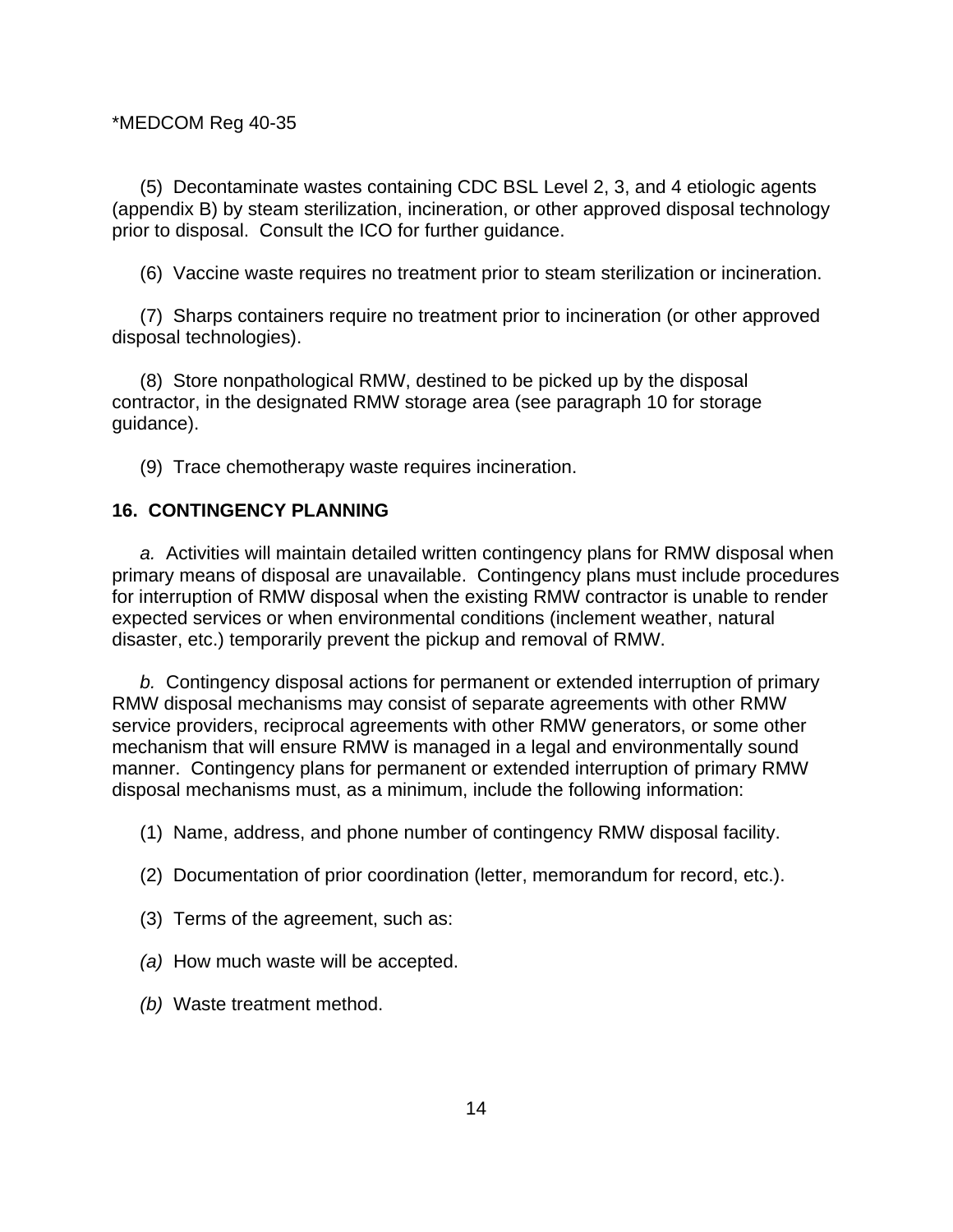*(c)* Transportation and removal mechanisms.

*(d)* Frequency of waste pickup/acceptance.

*(e)* Time limits for contingency disposal.

*(f)* Costs to RMW generating activity.

 *c.* Contingency plans for the temporary interruption of RMW disposal may consist of securing additional storage space at the facility or at another location on the installation. Contingency plans must, at a minimum, include the following information:

 (1) Capacity of current on-site RMW storage facility and estimated timeframe for how long this storage location can be used before reaching its maximum capacity.

 (2) Identity of additional on-site contingency storage location(s), capacity, and storage timeframes for contingency storage location(s).

 (3) Personnel responsible for managing and securing the contingency storage location(s).

(4) Mechanisms for transportation of RMW to the contingency storage location(s).

 (5) Identification, by position/job function, those who will have access to the contingency storage locations and responsibility for handling RMW at this location.

 (6) Climate control requirements for contingency storage locations, or the decision not to utilize climate controls due to the emergency situation.

 (7) Details on whether the RMW will be transported back to the primary storage facility once the emergency event has ended, or if the RMW will be picked up at the contingency storage location.

 (8) Details on training and/or credentials required for personnel working at the contingency location.

 (9) Equipment to be available for use at contingency storage locations (PPE, spill equipment, etc.), and the location of that equipment.

*d.* Contingency plans will meet applicable local, state, and Federal regulations and must be reviewed and updated annually.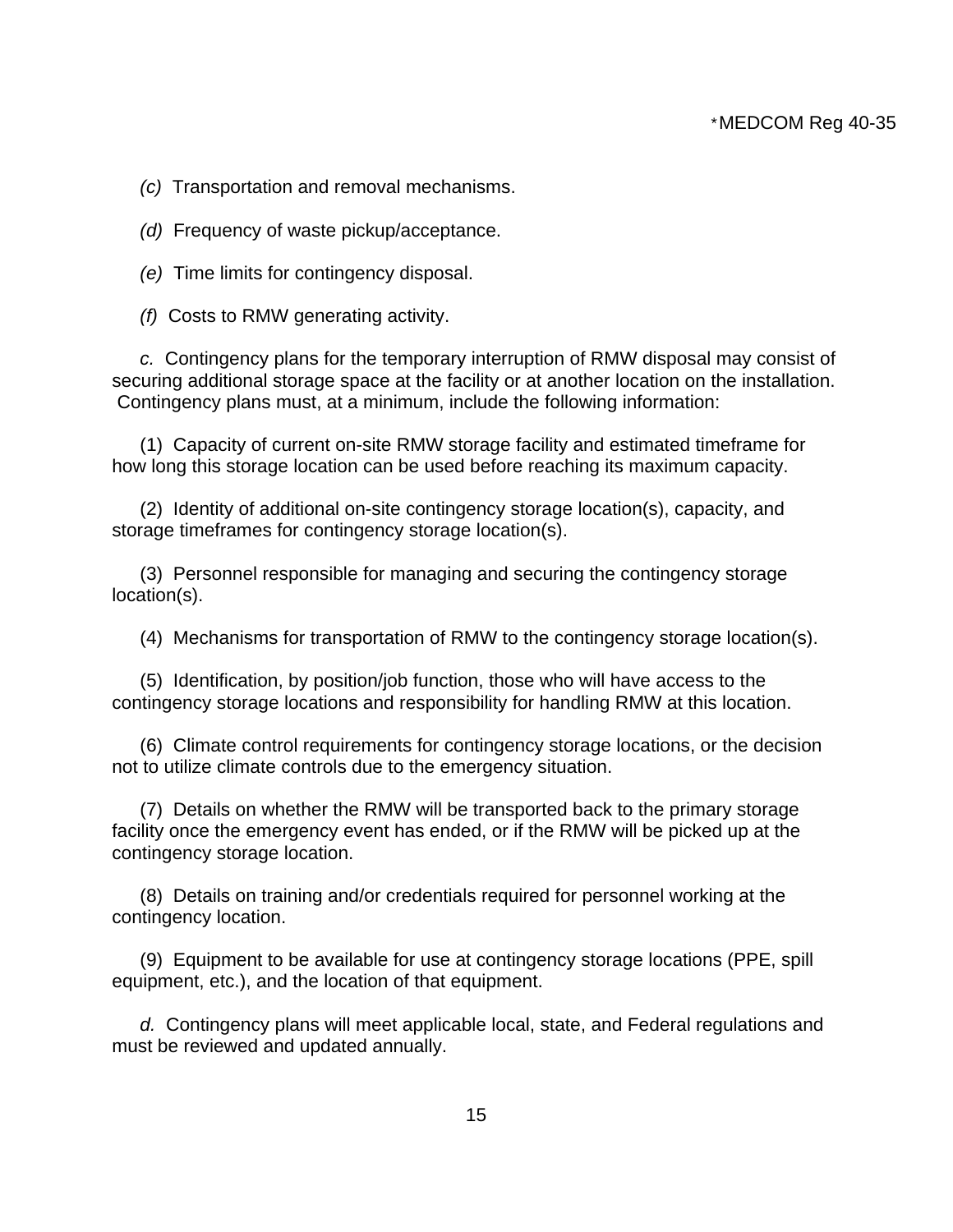*e.* Activities will notify the Environmental Services Program Management Office, Operations Management Division, Office of the Assistant Chief of Staff for Logistics (MCLO-O), HQ U.S. Army MEDCOM prior to implementing any contingency plan actions that will result in additional RMW disposal costs or modification to contracted services.

*f.* Optional methods of disposal are shown in appendix E.

*g.* Special circumstances. RMW that has BSL Level 4 agents will pose problems for transportation, treatment, and disposal. Companies holding contracts for routine RMW removal and disposal are likely to refuse accepting RMW containing BSL Level 4 agents. See appendix E for alternative disposal methods.

*h.* Casualty/trauma decontamination. Following a suicide, violent death, or severe training accident, major blood contamination may occur on many and varied surfaces. Only properly equipped and sufficiently trained personnel shall clean up these spills. Employing, by contract, a private company that is skilled in this type of job should be considered. If properly trained, PMS personnel may assist in the cleanup. However, PMS's primary mission is to advise installation personnel assisting in the cleanup on appropriate PPE and cleaning/sanitizing solutions. PMS should coordinate with the ICO and the installation (or site) safety officials for additional input and guidance per the installation (or site) exposure control plan.

*i.* Emergency management. MTFs will plan for and exercise emergency management topics pertaining to waste management as part of their enhanced and focused Joint Commission survey preparations.

#### **17. RMW DOCUMENTS AND GENERATOR FEES**

*a.* Facility personnel will weigh and record RMW prior to off-site shipment and maintain these records for a minimum of 3 years. If the amount of RMW sent for treatment varies by more than 10% from the amount billed for disposal (or documented as having been disposed), the discrepancy must be brought to the attention of the facility's Chief of Logistics and the contracting officer representative (COR) of the disposal contract. The weight of reusable RMW containers must be subtracted from the disposal weight the facility is billed for by the contractor.

*b.* The RMW contractor will track each container of RMW removed from a facility through final disposal to ensure proper treatment. Documentation indicating a unique tracking number for each RMW container will be provided to the facility at the time of pickup. After the waste has been treated, a treatment record will be provided back to the facility indicating the unique tracking number of each container, the method of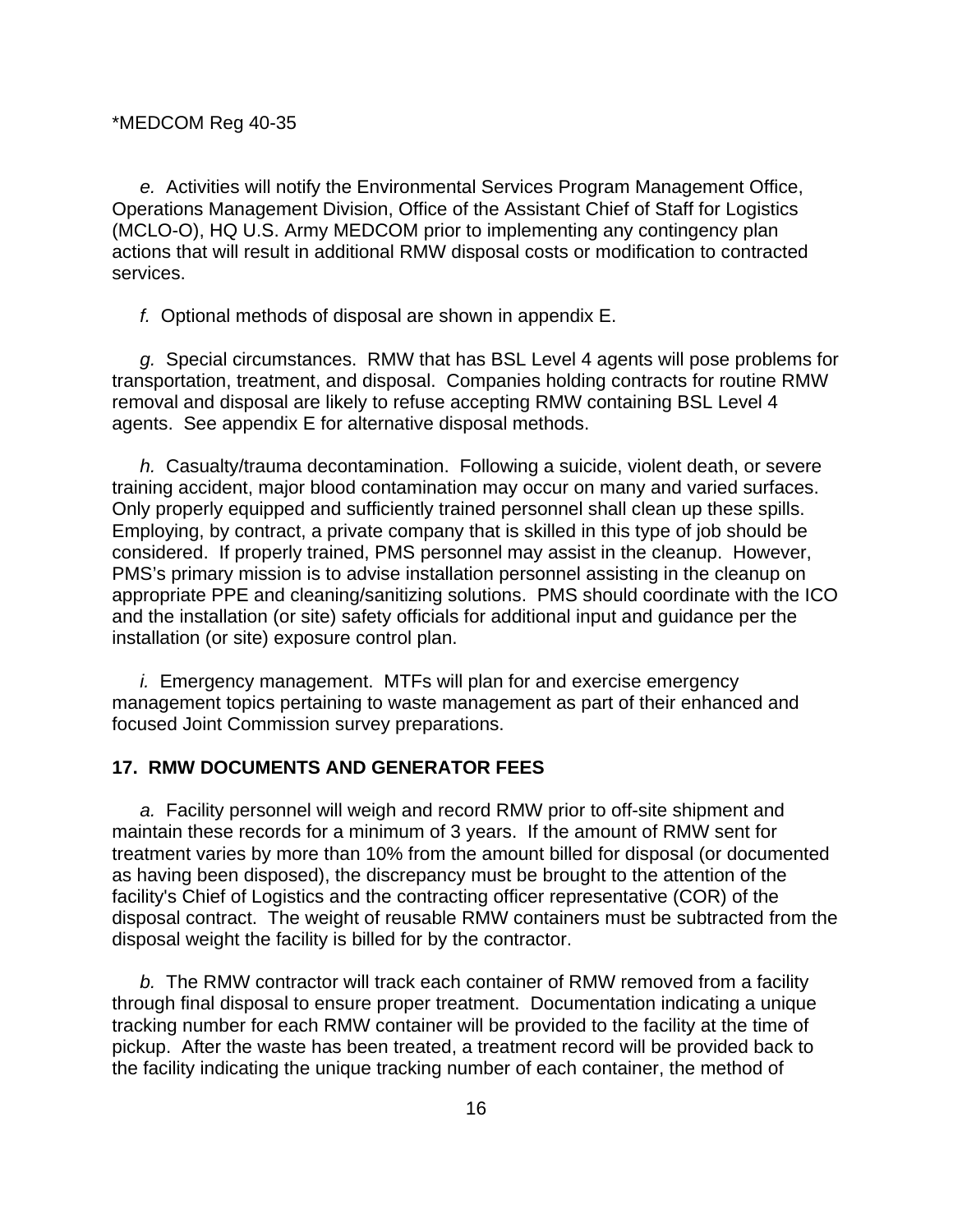treatment (that is, incineration, sterilization, etc.), and the treatment facility. RMW generators must ensure all RMW containers have been accounted for and properly treated by comparing the initial pickup documents to the final treatment records. All records will be maintained for a minimum of 3 years. Discrepancies must be brought to the activity's Chief of Logistics and the COR of the disposal contract.

*c.* All activities, regardless of the amount of RMW produced, must determine if generator, transporter, disposal, or other appropriate fees are required per state and local regulations. Activities must coordinate with the local Judge Advocate General's Office for a review of these requirements.

*d.* The MEDCOM environmental program funding documents should reflect the funding fees related to RMW disposal and expenses needed to comply with environmental regulations. Obtain additional guidance on this requirement from the PVNTMED office.

### **18. TRAINING REQUIREMENTS**

*a.* Commanders will ensure that all employees are adequately trained to perform their duties.

*b.* Employers will train all activity employees who come in direct contact with patients, or who generate, segregate, package, store, transport, treat, or dispose of RMW, in the safe handling and management of RMW.

 (1) Personnel having, or potentially having, occupational exposure to RMW will be evaluated under the facility's Exposure Control Plan and will receive annual training according to the Bloodborne Pathogens Standard (29 CFR 1910.1030), when required.

 (2) The training should cover topics pertinent to the employee's primary job. Consult the ICO, safety manager, waste coordinator, or collateral-duty safety officer at the activity for technical assistance in determining pertinent information to be included in the training.

 (3) The training will include topics related to general awareness, specific functions, safety, and security. Persons who sign shipping papers will receive specific training (see paragraph 13c). Drivers will receive driver's training (see paragraph 13f). Contractors whose duties involve handling or transporting RMW will have training that includes the topics discussed in this paragraph.

*c.* Initial training will include an orientation of local RMW worksite policies and procedures before the employee begins work. Recurrent training is required every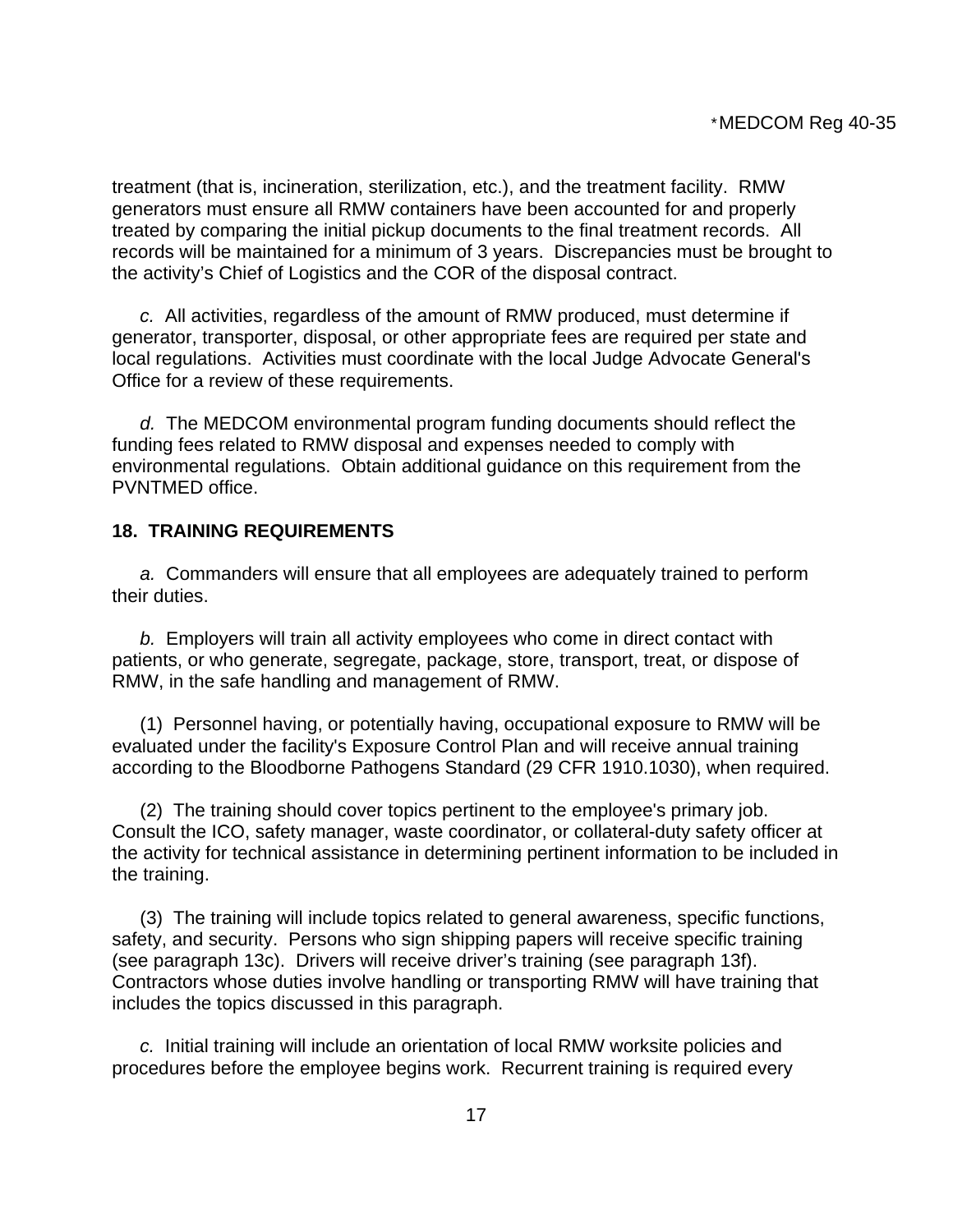2 years and will include a discussion of worksite policies, procedures, and new technologies.

*d.* The department/service/activity managers/leaders will maintain written documentation of all training for 3 years. Documentation will include topic(s), content summary, date, length of training, printed name and signatures of all attendees.

*e.* Department/service/activity managers/leaders will monitor and evaluate the training. Training topics will reflect assessment of the needs of the work center. For example, an increase in needle sticks may indicate a need to increase training in use of sharps disposal systems.

*f.* Only qualified instructors (personnel who are knowledgeable in the subject area and have had formal and extensive training in the material) may instruct classes and oversee training to meet these requirements. Training personnel should consider instructor work experience and technical competence (knowledge of the subject matter) when making instructional assignments.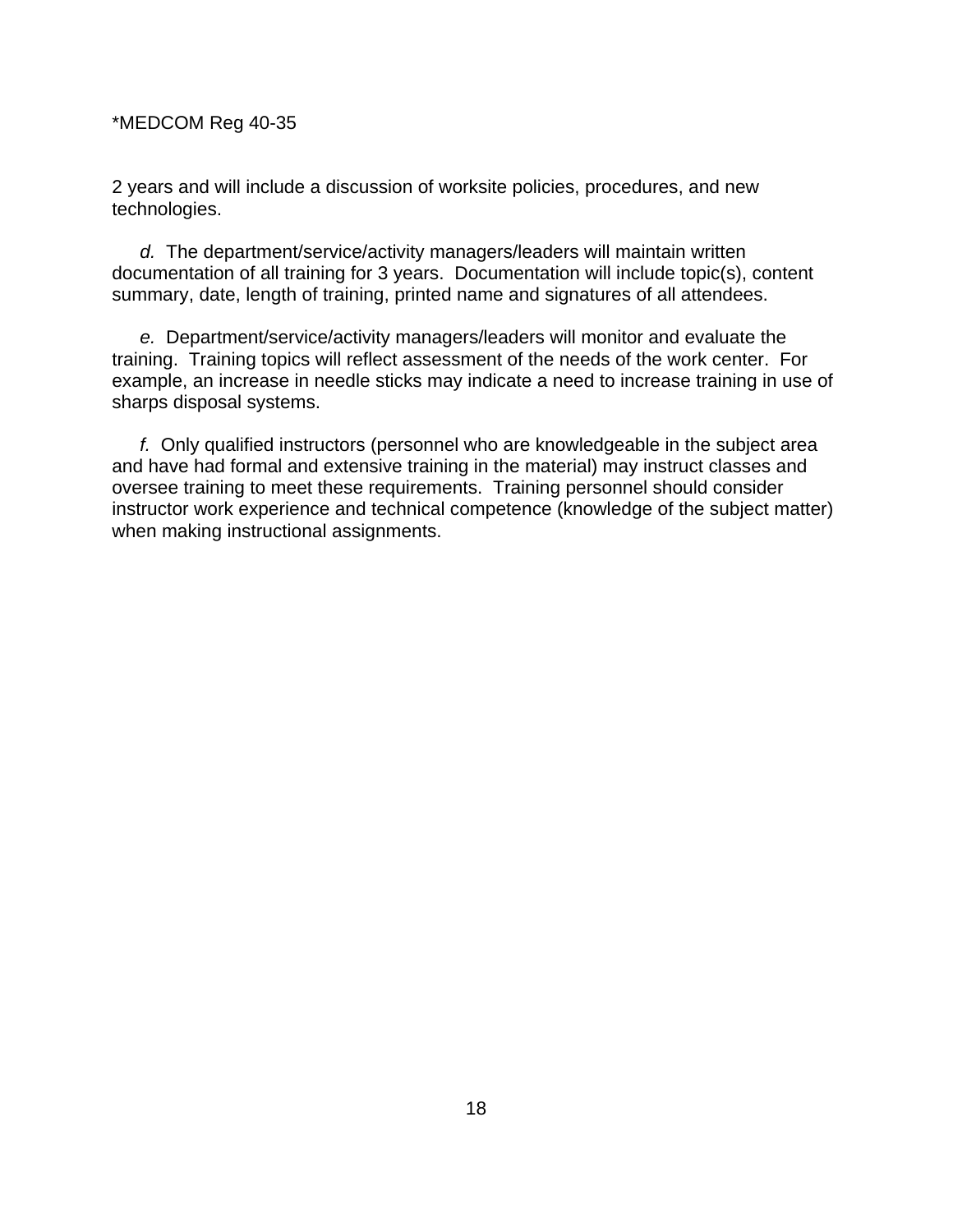### **Appendix A References**

### **Section I Required Publications**

AR 40-5, Preventive Medicine

AR 40-61, Medical Logistics Policies

AR 200-1, Environmental Protection and Enhancement

AR 600-55, The Army Driver and Operator Standardization Program (Selection, Training, Testing, and Licensing)

Biosafety in Microbiological and Biomedical Laboratories (BMBL) 5th Edition, U.S. Department of Health and Human Services Centers for Disease Control and Prevention and National Institutes of Health Fourth Edition, February 2007, <http://www.cdc.gov/od/ohs/biosfty/bmbl4/bmbl4toc.htm>

EPA Guide for Infectious Waste Management, U.S. Environmental Protection Agency, May 1986. (EPA 530-SW-86-014)

CDC Guidelines for Handwashing and Hospital Environmental Control, 1985. Source: [http://www.cdc.gov/ncidod/hip/guide/handwash\\_pre.htm](http://www.cdc.gov/ncidod/hip/guide/handwash_pre.htm)

CDC Guidelines for Isolation Precautions in Hospitals January 1996. Source: <http://www.cdc.gov/ncidod/hip/ISOLAT/Isolat.htm>

CDC, Office of Biosafety. 1974. *Classification of Etiologic Agents on the Basis of Hazard*, 4th Edition. U.S. Department of Health, Education and Welfare, Public Health **Service** 

DA PAM 385-69, Biological Defense Safety Program

DA Pam 420-47, Solid Waste Management

DOD 4500.9-R, Defense Transportation Regulation - Part II, Cargo Movement

DOD 4715.05-G, Overseas Environmental Baseline Guidance Document. Source: <http://www.dtic.mil/whs/directives/corres/html/471505g.htm>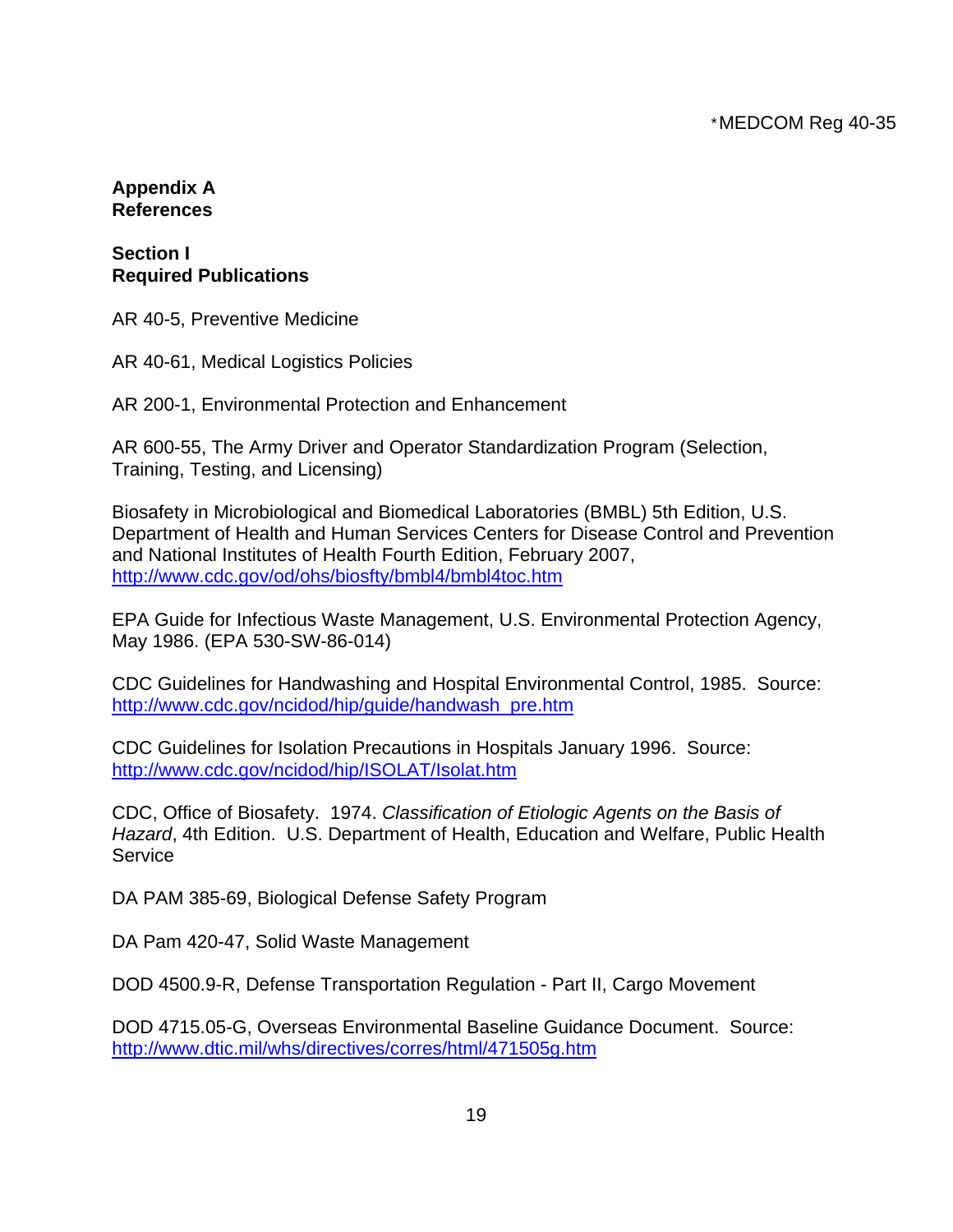Joint Commission Hospital Accreditation Standards, Environment of Care

Joint Commission Standards for Ambulatory Care

Title 29, Code of Federal Regulations, Part 1910.1030, Bloodborne Pathogens (29 CFR 1910.1030)

Title 49, Code of Federal Regulations, Parts 100-185, Pipeline and Hazardous Materials Safety Administration, Department of Transportation (49 CFR 100-185)

TG 149, Guidelines for Controlling Occupational Exposure to Hazardous Drugs

### **Section II Related Publications**

AR 190-51, Security of Unclassified Army Property (Sensitive and Nonsensitive)

AR 385-10, The Army Safety Program

AR 420-1, Army Facilities Management

TB MED 530, Occupational and Environmental Health Food Service Sanitation

TB MED 593, Guidelines for Field Waste Management

Military Item Disposal Instructions, U.S. Army Center for Health Promotion and Preventive Medicine [\(http://chppm-www.apgea.army.mil/newmidi/\)](http://chppm-www.apgea.army.mil/newmidi/)

#### **Section III Prescribed Forms**

There are no entries in this section.

### **Section IV Referenced Forms**

DA Form 836, Dangerous Goods Shipping Paper/Declaration and Emergency Response Information for Hazardous Materials Transported by Government Vehicles

OF 346, U.S. Government Motor Vehicle Operator's Identification Card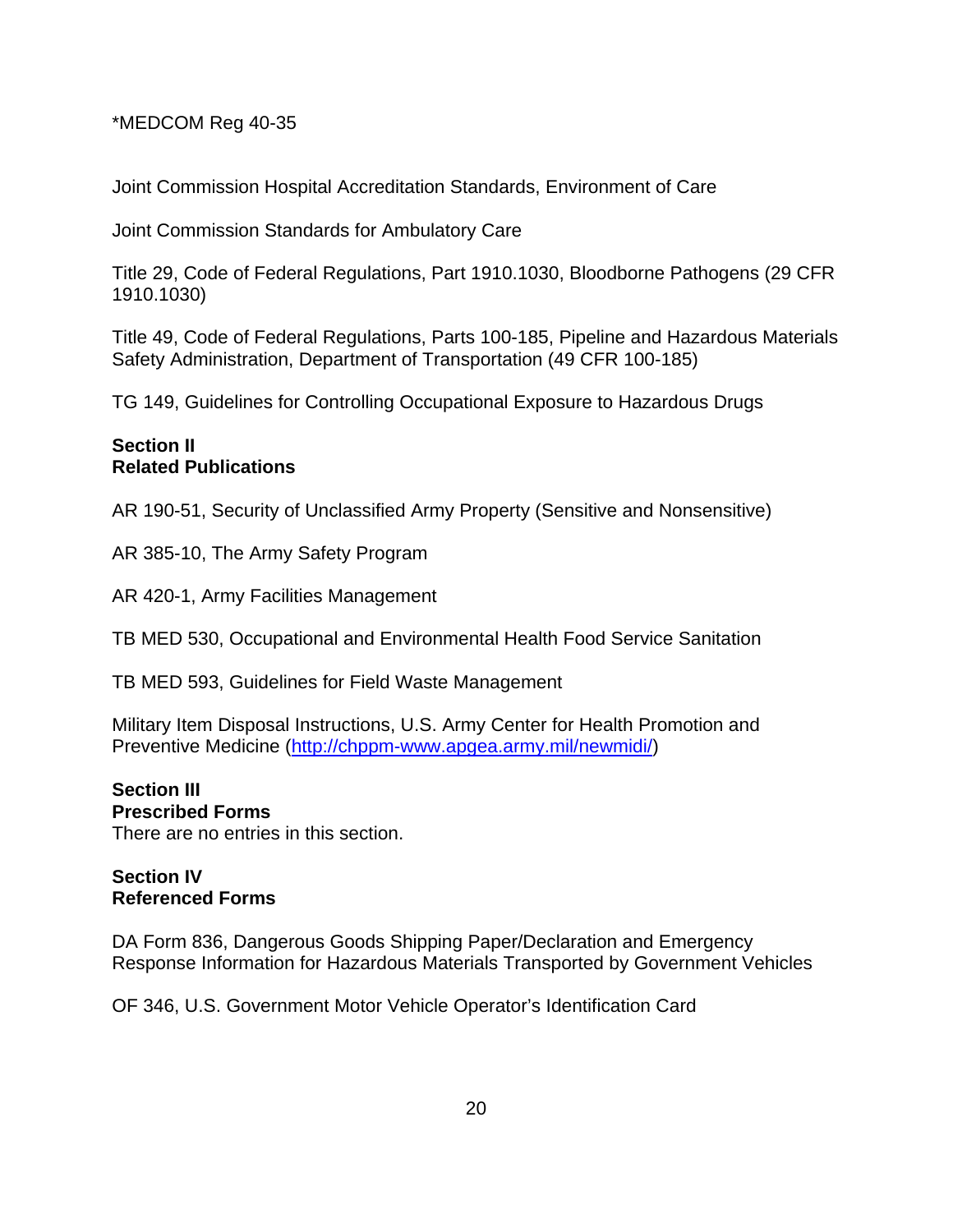### **Appendix B CDC Biosafety Level 4 Etiologic Agents\***

| <b>Absettarov Virus</b>                                          | <b>Hypr</b>                               |
|------------------------------------------------------------------|-------------------------------------------|
| Alkhumra Virus                                                   | Junin                                     |
| Anthrax                                                          | Kumlinge Virus                            |
| <b>Central European Encephalitis Viruses</b>                     | Kyasanur Forest Disease (Presbytis spp.)  |
| Central European Tick Borne Encephalitis<br><b>Virus Complex</b> | Lassa Virus                               |
| Congo-Crimean Hemorrhagic Fever                                  | Machupo Virus                             |
| Ebola                                                            | Marburg                                   |
| <b>Far Eastern Subtypes</b>                                      | <b>Omsk Hemorrhagic Fever</b>             |
| <b>Guanarito Virus</b>                                           | <b>Russian Spring-Summer Encephalitis</b> |
| Hanzalova                                                        | Sabia Virus                               |
| Herpesvirus Simiae (Monkey B Virus)                              | Smallpox (and Smallpox-Like Cases)        |

\*Source: Biosafety in Microbiological and Biomedical Laboratories (BMBL), U.S. Department of Health and Human Services, Centers for Disease Control and Prevention and National Institutes of Health, Fifth Edition, Feb 2007, [http://www.cdc.gov/OD/ohs/biosfty/bmbl5/bmbl5toc.htm.](http://www.cdc.gov/OD/ohs/biosfty/bmbl5/bmbl5toc.htm) 

This table will include other emerging pathogenic microorganisms when designated by the CDC or other Public Health officials.

A list of BSL 2 and 3 agents may be found on-line at the following CDC link: [http://www.cdc.gov/OD/ohs/biosfty/bmbl5/bmbl5toc.htm,](http://www.cdc.gov/OD/ohs/biosfty/bmbl5/bmbl5toc.htm) as well as at the American Biological Safety Association's Web site:<http://www.absa.org/riskgroups/>

**Note:** The World Health Organization (WHO) classifies etiological agents into four distinct risk groups. Those agents listed as Risk Group 4 usually cause serious human or animal diseases and can be readily transmitted from one individual to another, directly or indirectly, and for which effective treatments and preventive measures are not usually available. There is high risk to individuals and high risk to the community.

Many of the WHO Risk Group 4 agents are the same as those which the CDC places in the Biosafety Level 4 Group. Personnel using MEDCOM Regulation 40-35 should understand that a Biosafety Level 4 agent and a WHO Risk Group 4 agent have the same meaning for the purposes of this regulation.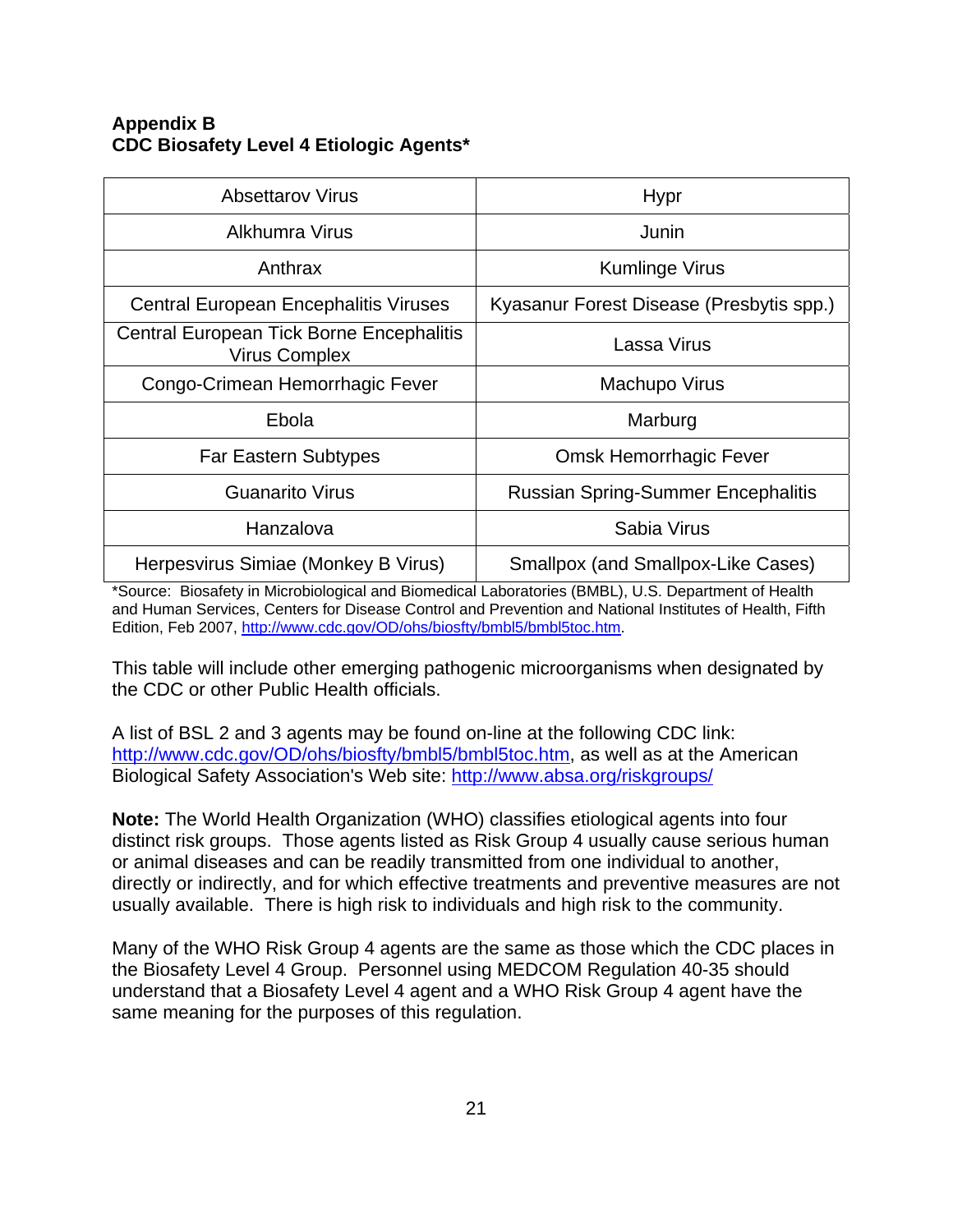### **Appendix C Examples of Waste Generation Sites in a Medical Treatment Facility**

1. All areas must use a rigid, puncture resistant, sharps container for disposal if they generate sharps. Sharps are used in animal or human patient care, or treatment in medical, research, or support laboratories. This includes hypodermic needles, syringes (with or without the attached needle), Pasteur pipettes, scalpel blades, blood collection tubes and vials, test tubes, needles attached to tubing, and culture dishes (regardless of presence of infectious agents). Other types of broken or unbroken glassware that were in contact with infectious agents, such as used slides and cover slips, are also included in this group.

2. The following administrative areas with direct or indirect patient contact normally generate nonregulated medical waste. The waste generated is general waste and will be disposed of as such.

- Headquarters
- Patient Administration
- Personnel
- Logistics
- Plans, Training, Mobilization and Security
- Nutrition Care
- Resource Management
- Information Management
- Nursing Education and Staff Development

3. The following areas with direct and indirect patient contact normally generate nonregulated medical waste. The waste generated is general waste and will be disposed of as such. Sharps generated in these areas are always considered RMW.

- Allergy/Immunization Clinics
- Social Work Service
- General Outpatient Clinics
- Pediatric Clinics
- Optometry/Ophthalmology Clinics
- Orthopedic Clinic, including Brace Shop
- Radiology, including Ultrasound
- Pharmacy Service
- Occupational Health Clinic
- Physical Examination
- Community Mental Health Clinic
- Veterinary Service (if not engaged in research)
- Urology Clinic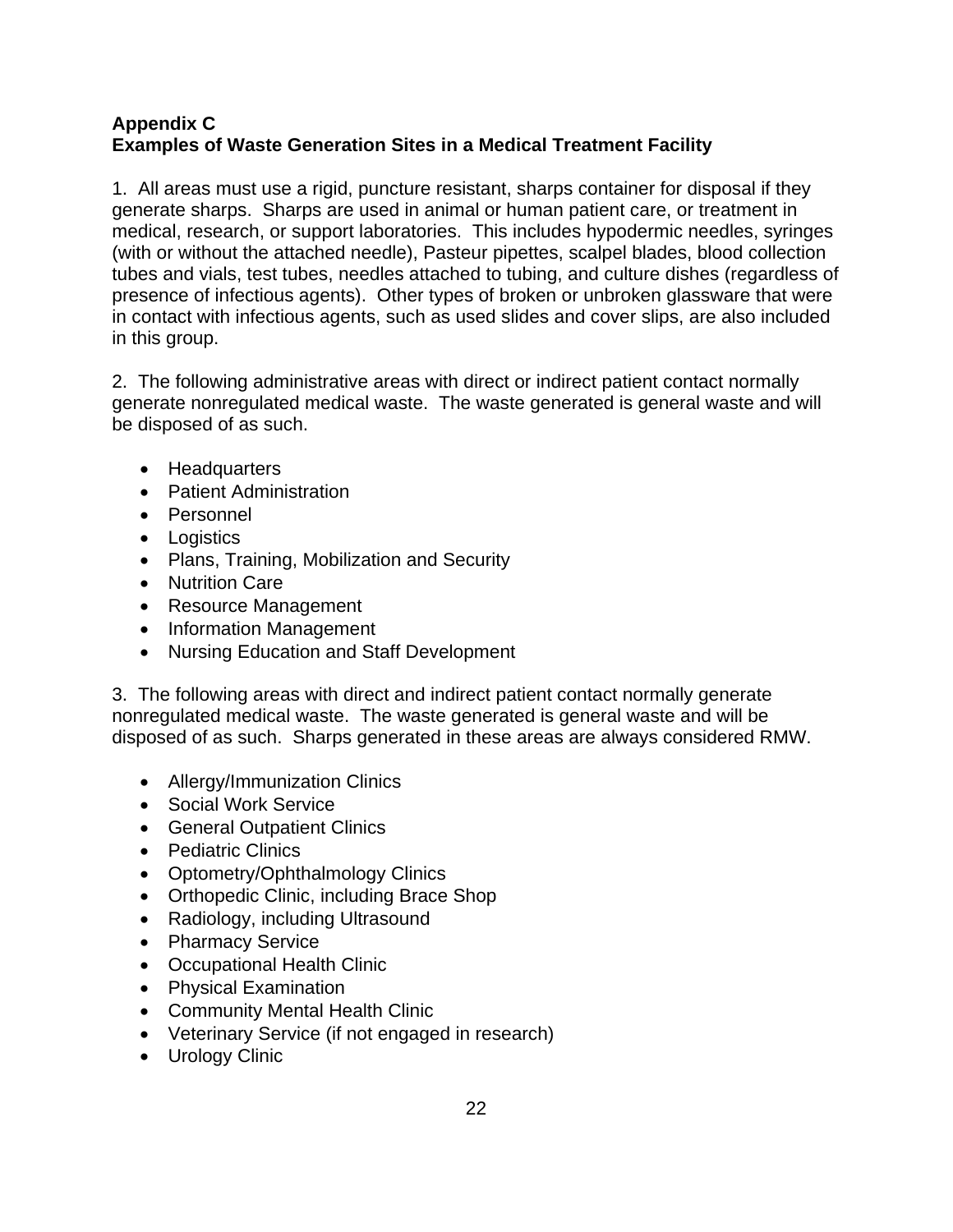- Neurology/Neurosurgical Clinic
- Ear, Nose and Throat (verify if free flowing/saturated/dripping/caked blood)
- Central Material Section
- Genera Patient Wards

4. The following areas with direct patient care contact generate regulated medical waste (selected items) and will be disposed of as such. Sharps generated in these areas are always considered RMW.

- Operating Room
- Pathology Service
- Laboratory Services
- Blood Donor Centers (only in blood draw areas)
- Critical Care Areas
- Recovery Room
- Dental Clinics
- Veterinary Clinics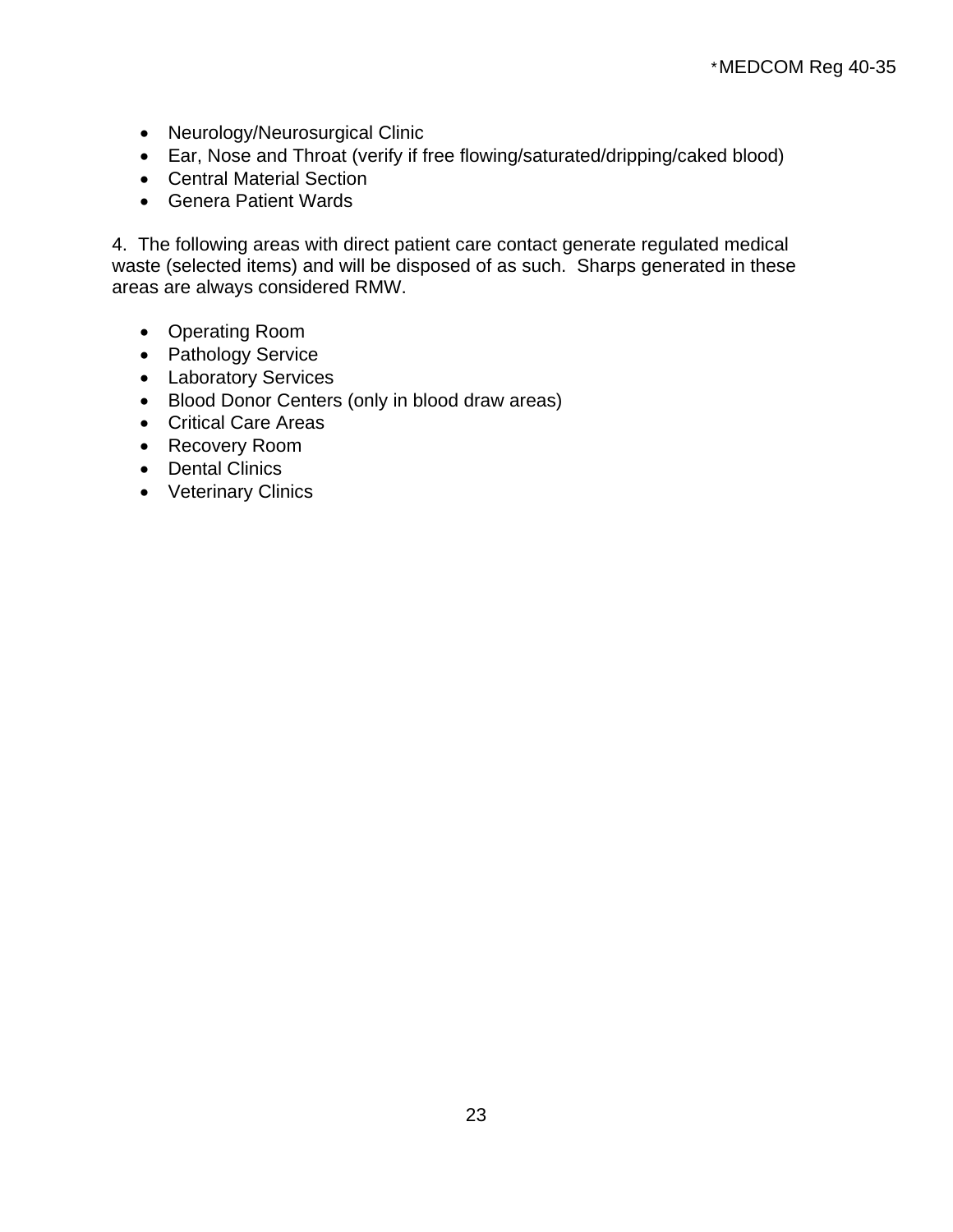# **Appendix D**

Appendix D contains the DD Form 836, Shipping Paper and Emergency Response Information for Hazardous Materials Transported by Government Vehicles, beginning on the next page.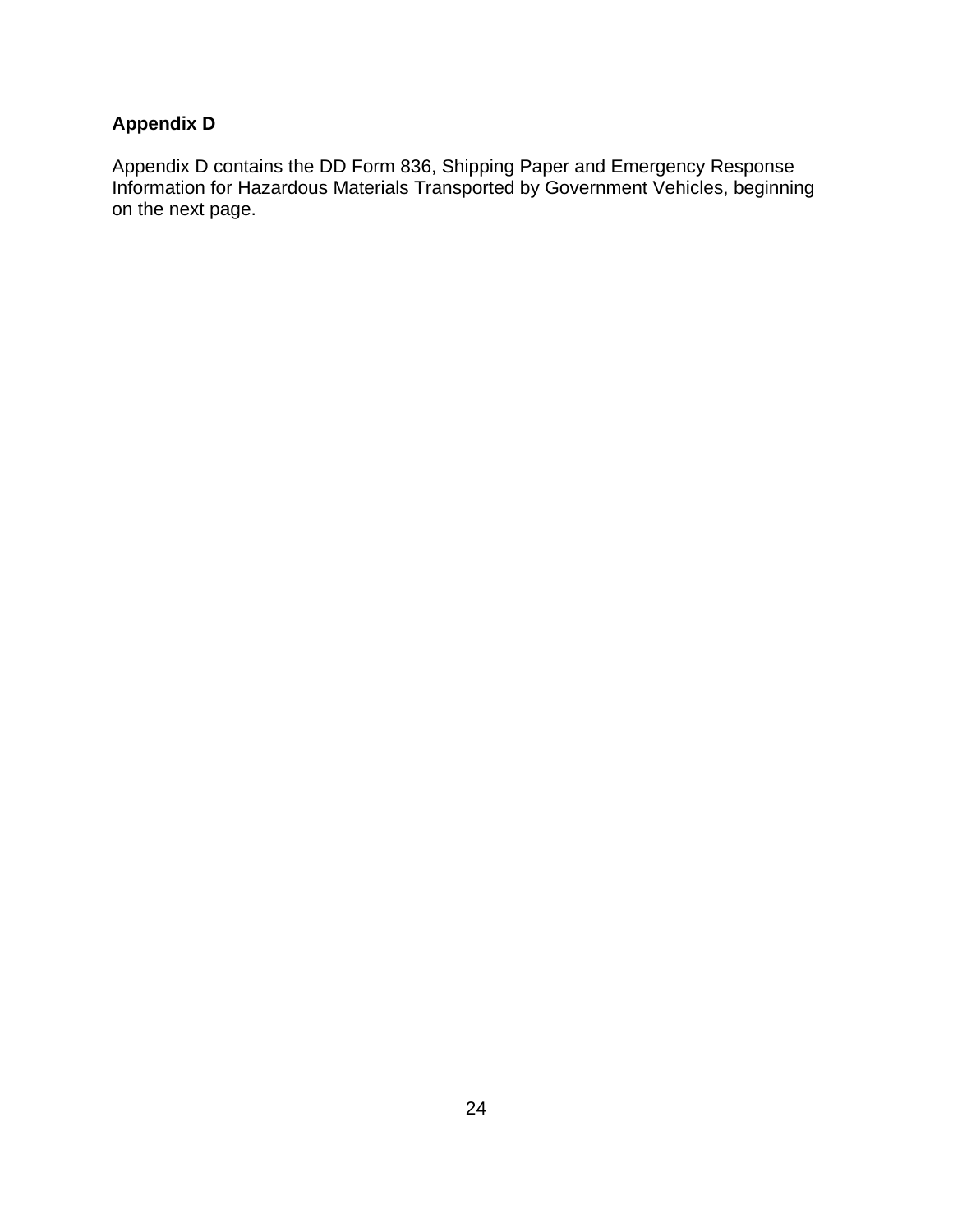# HAZMAT // HAZMAT // HAZMAT // HAZMAT // HAZMAT // HAZMAT

|                                                                                                              | FOR HAZARDOUS MATERIALS TRANSPORTED BY GOVERNMENT VEHICLES                                                                                                                                                                                                                                                          |                                                                                                                                                                                                                                                                                                             |                                    |                                                                                                                                                                                                                                                      |        |                  |                                        | DANGEROUS GOODS SHIPPING PAPER/DECLARATION AND EMERGENCY RESPONSE INFORMATION                                                                                                                                                                                                      |  |
|--------------------------------------------------------------------------------------------------------------|---------------------------------------------------------------------------------------------------------------------------------------------------------------------------------------------------------------------------------------------------------------------------------------------------------------------|-------------------------------------------------------------------------------------------------------------------------------------------------------------------------------------------------------------------------------------------------------------------------------------------------------------|------------------------------------|------------------------------------------------------------------------------------------------------------------------------------------------------------------------------------------------------------------------------------------------------|--------|------------------|----------------------------------------|------------------------------------------------------------------------------------------------------------------------------------------------------------------------------------------------------------------------------------------------------------------------------------|--|
| 1.a. NOMENCLATURE:                                                                                           |                                                                                                                                                                                                                                                                                                                     |                                                                                                                                                                                                                                                                                                             |                                    | d. CONTAINER SEAL NO.:                                                                                                                                                                                                                               |        |                  |                                        |                                                                                                                                                                                                                                                                                    |  |
| b. MODEL NO.:                                                                                                |                                                                                                                                                                                                                                                                                                                     |                                                                                                                                                                                                                                                                                                             |                                    | e. SERIAL NO.:                                                                                                                                                                                                                                       |        |                  |                                        |                                                                                                                                                                                                                                                                                    |  |
| c. BUMPER NO.:                                                                                               |                                                                                                                                                                                                                                                                                                                     |                                                                                                                                                                                                                                                                                                             |                                    | f. TCN NUMBER:                                                                                                                                                                                                                                       |        |                  |                                        |                                                                                                                                                                                                                                                                                    |  |
|                                                                                                              | 2. SHIPPER NAME/ADDRESS/TELEPHONE NO./DATE OF PREPARATION                                                                                                                                                                                                                                                           |                                                                                                                                                                                                                                                                                                             |                                    |                                                                                                                                                                                                                                                      |        |                  |                                        | 3. PAGE                                                                                                                                                                                                                                                                            |  |
|                                                                                                              |                                                                                                                                                                                                                                                                                                                     |                                                                                                                                                                                                                                                                                                             |                                    |                                                                                                                                                                                                                                                      |        |                  |                                        | OF<br>PAGES                                                                                                                                                                                                                                                                        |  |
|                                                                                                              | 4. CARGO (To be completed by the unit or shipper Transportation Office (TO))                                                                                                                                                                                                                                        |                                                                                                                                                                                                                                                                                                             |                                    |                                                                                                                                                                                                                                                      |        |                  |                                        |                                                                                                                                                                                                                                                                                    |  |
| <b>UN/ID</b><br>NUMBER                                                                                       | PROPER SHIPPING NAME<br>(Include RQ, Technical Names, Additional<br>Information per 49 CFR172.203, as required.)                                                                                                                                                                                                    | HAZARD<br>CLASS/<br><b>DIVISION</b>                                                                                                                                                                                                                                                                         | <b>SUBSIDIARY</b><br><b>HAZARD</b> | PACKING<br>GROUP<br>(PG)                                                                                                                                                                                                                             | NUMBER | PACKAGES<br>KIND | <b>TOTAL NET</b><br>QUANTITY           | <b>TOTAL AMMO</b><br>(NEW)                                                                                                                                                                                                                                                         |  |
| a.                                                                                                           | b.                                                                                                                                                                                                                                                                                                                  | c.                                                                                                                                                                                                                                                                                                          | d.                                 | θ.                                                                                                                                                                                                                                                   | f.     | g.               | h.                                     | L.                                                                                                                                                                                                                                                                                 |  |
| UN3291                                                                                                       | Regulated medical waste, n.o.s.                                                                                                                                                                                                                                                                                     | 6.2                                                                                                                                                                                                                                                                                                         |                                    | п                                                                                                                                                                                                                                                    |        |                  |                                        |                                                                                                                                                                                                                                                                                    |  |
|                                                                                                              | 7.a. COPY OF EMERGENCY RESPONSE GUIDE NUMBER(S)<br>b. EMERGENCY NOTIFICATION. In all cases of accident, breakdown or fire, promptly call emergency assistance telephone<br>number(s) in Item 7c below and then shipper and/or consignee in Item 2 above, in that order.                                             |                                                                                                                                                                                                                                                                                                             |                                    |                                                                                                                                                                                                                                                      |        |                  |                                        |                                                                                                                                                                                                                                                                                    |  |
|                                                                                                              |                                                                                                                                                                                                                                                                                                                     |                                                                                                                                                                                                                                                                                                             |                                    |                                                                                                                                                                                                                                                      |        |                  |                                        |                                                                                                                                                                                                                                                                                    |  |
| <b>DOD</b><br><b>NON-EXPLOSIVE</b><br><b>HAZMAT:</b><br>1-800-851-8061<br>AT SEA: COLLECT:<br>1-804-279-3131 | DOD HAZ CLASS 1<br>(EXPLOSIVES) ONLY:<br>(703) 697-0218<br>or 0219<br>(COLLECT)<br>0R<br>DSN 227-0218<br>(WATCH OFFICER)                                                                                                                                                                                            | c. 24-HOUR EMERGENCY ASSISTANCE TELEPHONE NUMBERS:<br>CHEMICAL/BIOLOGICAL<br>WARFARE MATERIAL<br><b>DUTY HOURS:</b><br>DSN 584-3044, 584-7211,<br>584-6455,<br>Comm. (410) 436-3044,<br>(410) 436-7211.<br>(410) 436-6455<br>AFTER DUTY HOURS:<br>DSN 584-2148.<br>Comm. (410) 436-2148<br>(Ask for TEU S3) |                                    | <b>SECURE HOLDING:</b><br>Non-AA&E: 1-800-524-0331<br>AA&E: 1-800-826-0794<br>OIL AND CHEMICAL SPILLS:<br><b>NATIONAL RESPONSE</b><br><b>CENTER (NRC) AND</b><br><b>TERRORIST HOTLINE:</b><br>1-800-424-8802<br>AT SEA:<br>202-267-2675<br>(COLLECT) |        |                  |                                        | DOD RADIOACTIVE<br><b>MATERIALS:</b><br>ARMY: (703) 697-0218<br>(COLLECT)<br>USAF: (202) 767-4011<br>(COLLECT)<br>USN/MC: Use 24-hour<br>emergency response phone<br>number provided by USN/MC<br>activity initiating shipment.<br>DLA: 1-800-851-8061<br>(AT SEA: (804) 279-3131) |  |
|                                                                                                              | 8. SHIPPER'S CERTIFICATION<br>This is to certify that the above named materials are properly classified, described, packaged, marked and labeled, and are in<br>proper condition for transportation according to the regulations of the Department of Transportation.<br>a. TYPE OR PRINT NAME OF SHIPPER CERTIFIER |                                                                                                                                                                                                                                                                                                             |                                    |                                                                                                                                                                                                                                                      |        |                  | c. SIGNATURE(S) OF VEHICLE OPERATOR(S) |                                                                                                                                                                                                                                                                                    |  |
|                                                                                                              | <b>b. SIGNATURE OF SHIPPER CERTIFIER AND DATE</b>                                                                                                                                                                                                                                                                   |                                                                                                                                                                                                                                                                                                             |                                    |                                                                                                                                                                                                                                                      |        |                  |                                        |                                                                                                                                                                                                                                                                                    |  |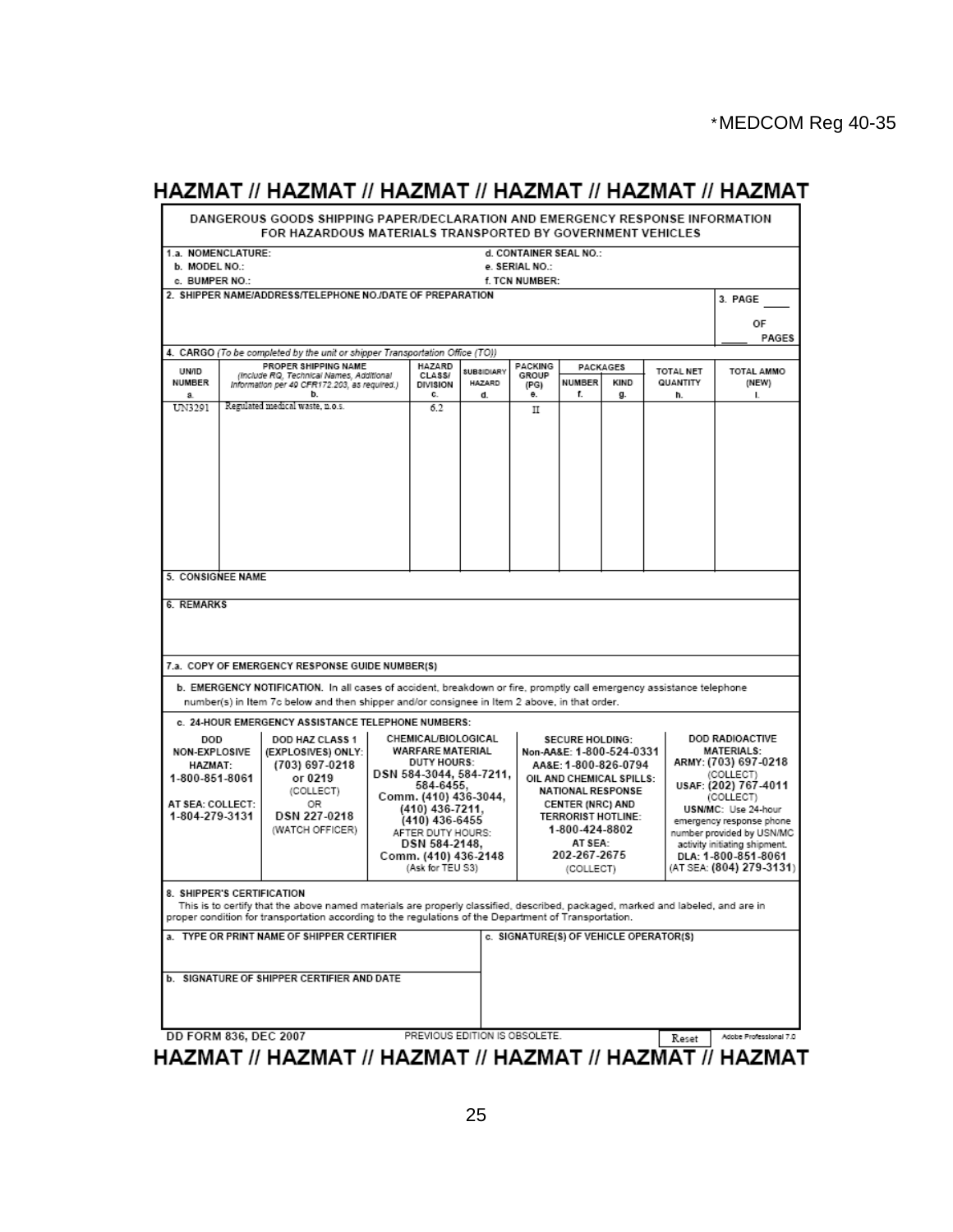### **Appendix E Disposal/Treatment Methods**

| Source/Type of<br><b>Medical Waste</b>                                   | <b>Regulated</b>                                                | <b>Treatment/Disposal</b><br><b>Method</b>                                                                                                                                                                                                |
|--------------------------------------------------------------------------|-----------------------------------------------------------------|-------------------------------------------------------------------------------------------------------------------------------------------------------------------------------------------------------------------------------------------|
| Microbiologic<br>cultures/stocks                                         | Yes                                                             | Incineration,<br>Thermal inactivation,<br>Chemical disinfection (for<br>liquids only),<br>Steam sterilization followed<br>by incineration or grinding<br>(check w/ state/local<br>regulations if end product<br>should be unrecognizable) |
| Pathological wastes<br>(includes surgery and<br>autopsy waste)           | Yes                                                             | Incineration,<br>Steam sterilization followed<br>by incineration or grinding<br>(check w/ state/local<br>regulations if end product<br>should be unrecognizable)                                                                          |
| Blood/blood products,<br>caked blood including blood<br>bags and tubing. | Yes, only if free flowing,<br>saturated, dripping, or<br>caked. | Steam sterilization,<br>Incineration,<br>Sanitary sewer system for<br>liquids                                                                                                                                                             |
| "Sharps" both used and<br>unused                                         | Yes                                                             | Incineration,<br>Steam sterilization followed<br>by incineration or grinding<br>(check w/ state/local<br>regulations if end product<br>should be unrecognizable)                                                                          |
| Vaccines                                                                 | Yes                                                             | Incineration,<br>Steam sterilization followed<br>by incineration or grinding<br>(check w/ state/local<br>regulations if end product<br>should be unrecognizable)                                                                          |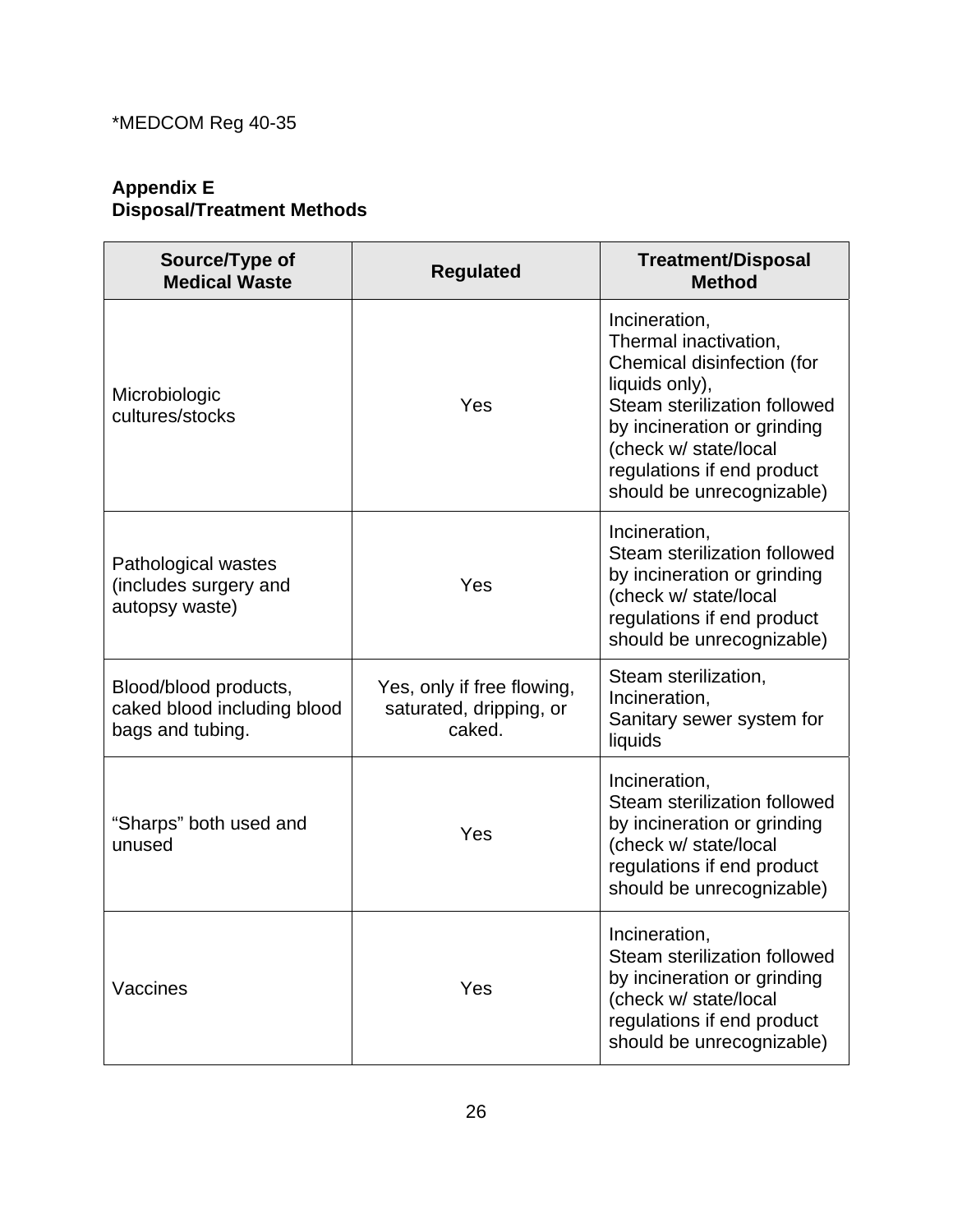| Contaminated animal<br>carcasses, body parts, and<br>bedding | <b>Yes</b>                                                                       | Incineration,<br>Steam sterilization followed<br>by incineration or grinding<br>(check w/ state/local<br>regulations if end product<br>should be unrecognizable) |
|--------------------------------------------------------------|----------------------------------------------------------------------------------|------------------------------------------------------------------------------------------------------------------------------------------------------------------|
| Communicable<br>disease isolation                            | No, except for Biosafety<br>Level 4 or WHO Risk Group<br>4 agent.                | Check with ICO for<br>guidance,<br>Steam sterilization,<br>Incineration                                                                                          |
| Dialysis wastes                                              | Optional                                                                         | Steam sterilization                                                                                                                                              |
| Treatment/Examination<br>Room*                               | <b>No</b>                                                                        | General waste                                                                                                                                                    |
| General patient care areas*                                  | <b>No</b>                                                                        | General waste                                                                                                                                                    |
| Dental operatory*                                            | Yes, only if free flowing,<br>item saturation, dripping, or<br>caked with blood. | Stem sterilization,<br>Incineration,<br>Sanitary sewer system for<br>liquids                                                                                     |
| Intravenous bags and<br>intravenous tubing                   | Check with state<br>regulations                                                  | Steam sterilization,<br>Incineration                                                                                                                             |

\* Unless the wastes fall into one of the categories above.

\*\*More stringent state codes may require more stringent treatment/disposal methods.

**Note:** When the treatment/disposal methods shown above are not appropriate or feasible for the local situation, contracting for the transport and disposal of RMW is recommended. For planning purposes, activities must assume that RMW contractors will not accept for transportation any RMW that contains WHO Risk Group 4 or Biosafety Level 4 agents. Furthermore, activities should assume that commercial RMW treatment companies will refuse to accept for treatment and disposal any RMW that contains WHO Risk Group 4 or Biosafety Level 4 agents.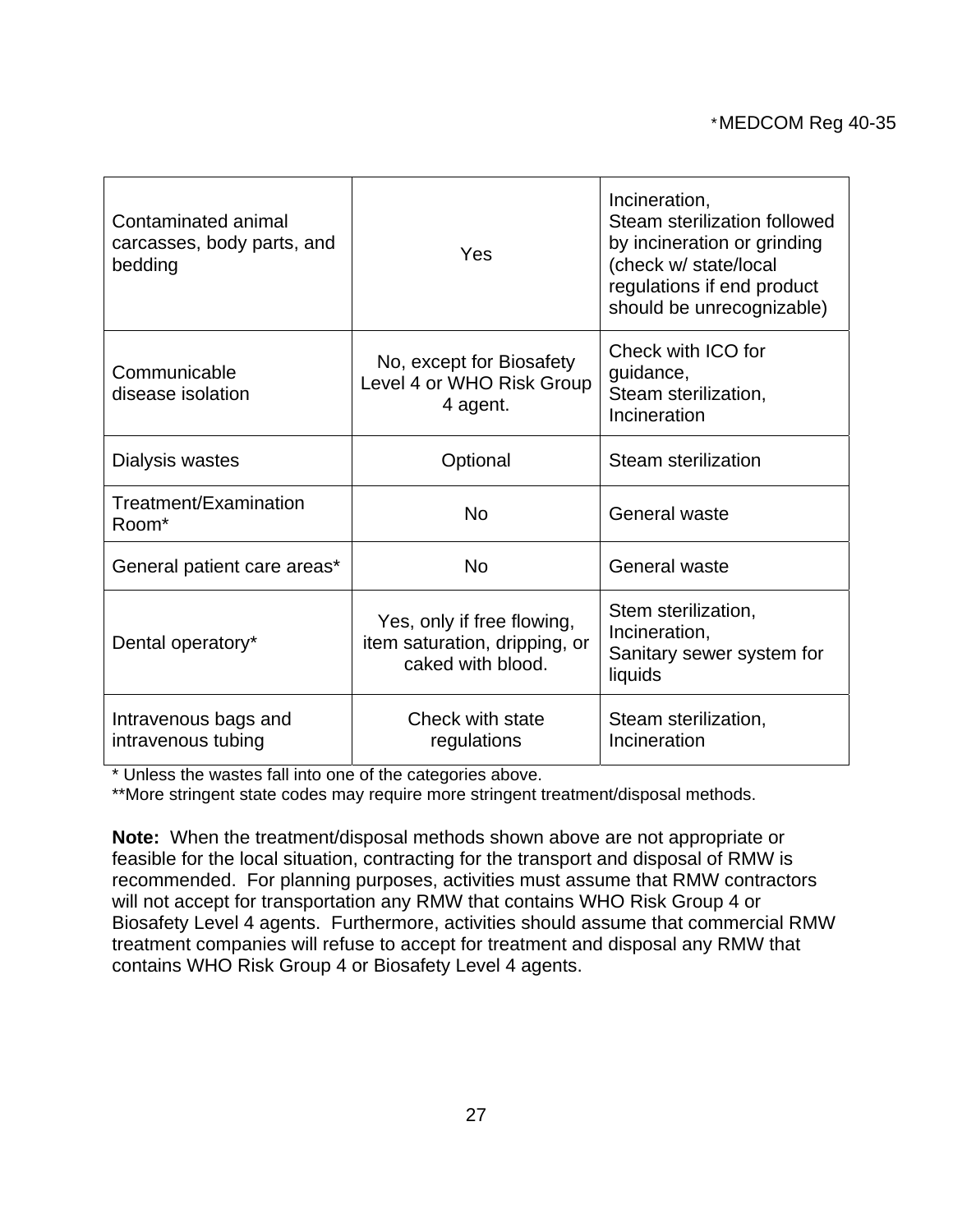### **Glossary**

**Section I Abbreviations** 

**BMBL**  Biosafety in Microbiological and Biomedical Laboratories

**BSL**  biosafety level

**CDC**  Centers for Disease Control and Prevention

**CFR**  Code of Federal Regulations

**COR**  contracting officer representative

**CONUS**  continental United States

**DA**  Department of the Army

**DOD**  Department of Defense

**DOT**  Department of Transportation

**EPA**  Environmental Protection Agency

**FGS**  Final Governing Standards

**HW**  hazardous waste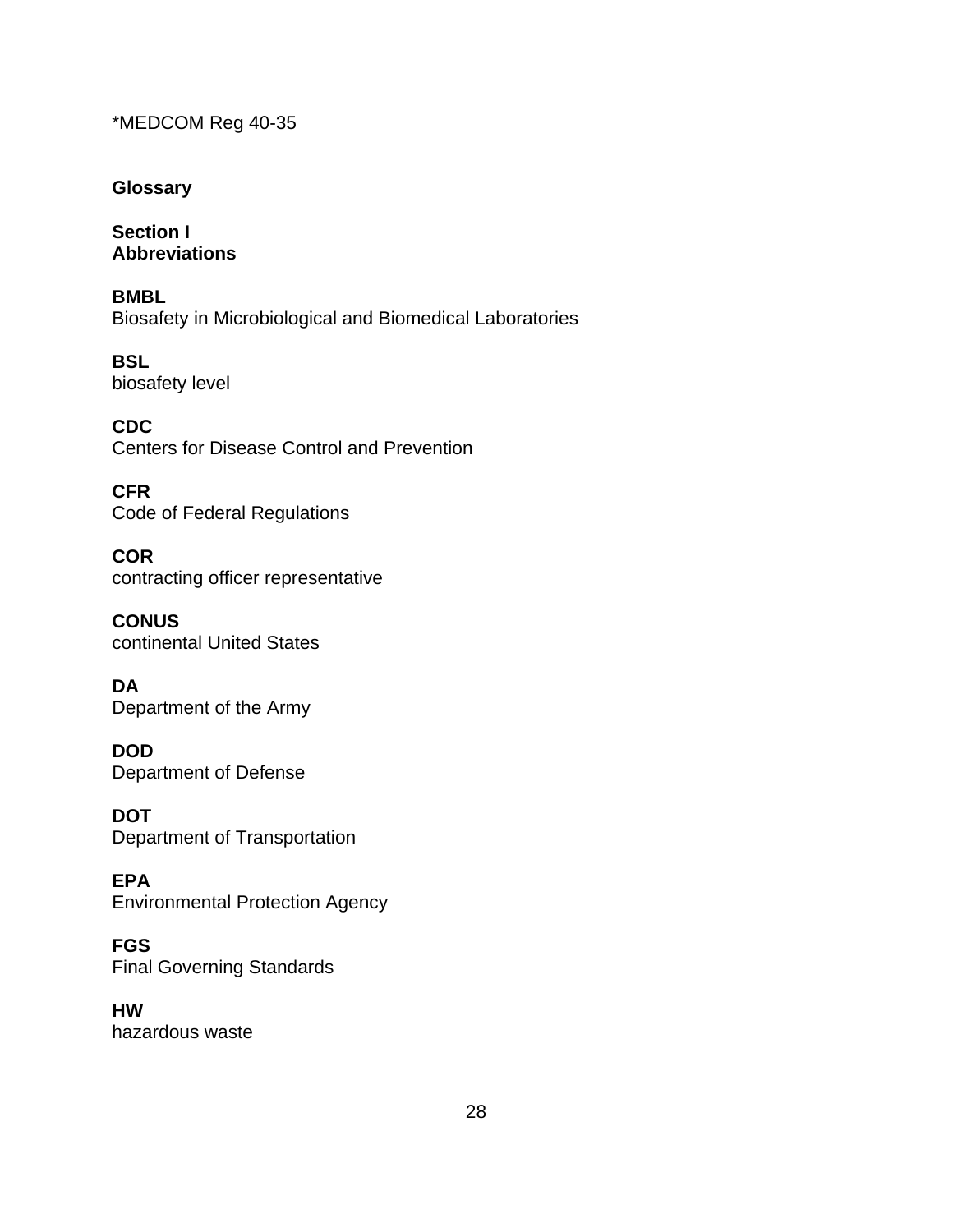**ICC**  Infection Control Committee

**ICO**  infection control officer

**MEDCOM**  U.S. Army Medical Command

**MTF**  military treatment facility

**OEBGD**  Overseas Environmental Baseline Guidance Document

**OF**  Optional Form

**OCONUS**  outside the continental United States

**POPM**  Proponency Office for Preventive Medicine

**PPE**  personal protective equipment

**PVNTMED**  preventive medicine

**RMC**  regional medical command

**RMW**  regulated medical waste

**UN**  United Nations

## **USACHPPM**

U.S. Army Center for Health Promotion and Preventive Medicine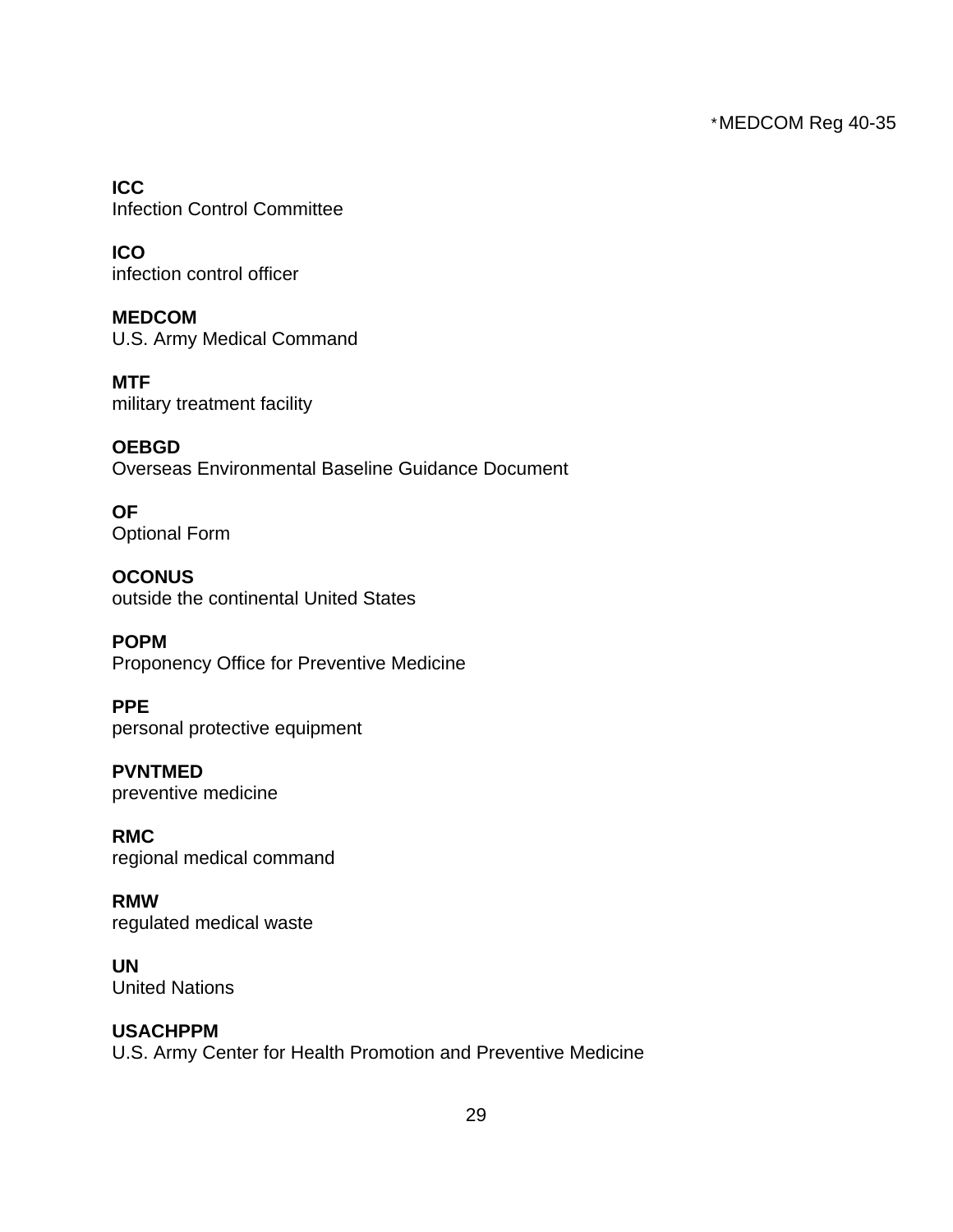**WHO**  World Health Organization

**Section II Terms**  This section contains no entries.

# **Section III Special Abbreviations and Terms**

This section contains no entries.